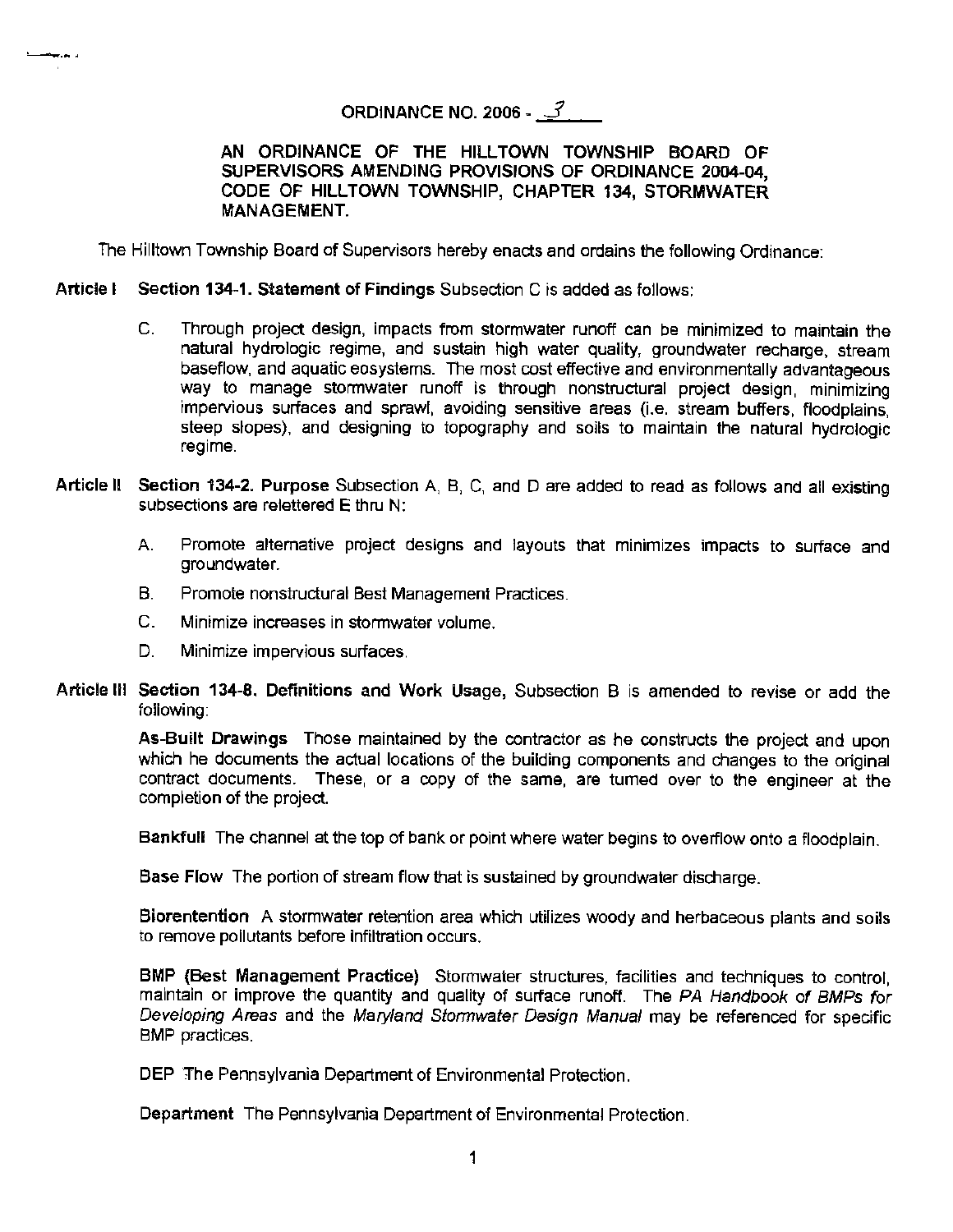**Design Professional (Qualified)** A Pennsylvania Registered Professional Engineer, Registered Landscape Architect, or a Registered Professional Land Surveyor trained to develop stormwater management plans.

**Diffused Drainage Discharge** Drainage discharge not confined to a single point location or channel, such as sheet flow or shallow concentrated flow.

**Disturbed Areas** Unstabilized land area where an earth disturbance activity is occurring or has occurred.

**Earth Disturbance** A construction or other human activity which disturbs the surface of land, including, but not limited to, clearing and grubbing, grading, excavations, embankments, land development, agricultural plowing or tilling, timber harvesting activities, road maintenance activities, mineral extraction, and the moving, depositing, stockpiling or storing of soil, rock or earth materials.

**Emergency Spillway** A conveyance area that is used to pass peak discharge greater than the maximum design storm controlled by the stormwater facility.

**Exceptional Value Waters** Surface waters of high quality which satisfy Pennsylvania Code Title 25 Environmental Protection, Chapter 93 Water Quality Standards, §93.4b(b) (relating to antidegredation).

**HEC-HMS** The US Army Corps of Engineers, Hydrologic Engineering Center (HEC) - Hydrologic Modeling System (HMS).

High Quality Waters Surface waters having quality which exceeds levels necessary to support propagation of fish, shellfish, and wildlife and recreation in and on the water by satisfying Pennsylvania Code Title 25 Environmental Protection, Chapter 93, Water Quality Standards, §93.4b(a).

**Hydrologic Regime (Natural)** The hydrologic cycle or balance that sustains quality and quantity of stormwater, baseflow, storage, and groundwater supplies under the natural conditions.

**Hydric Soil** A soil that is saturated, flooded, or ponded long enough during the growing season to develop an aerobic condition in the upper part.

**Hydrologic Soil Group** A classification of soils by the Natural Resources Conservation Service, formerly the Soil Conservation Service, into four runoff potential groups. The groups range from A soils, which are very permeable and produce little runoff, to D soils, which are not very permeable and produce much more runoff.

**Hyetograph** A graphical representation of average rainfall, rainfall excess rates, or volumes over specified areas during successive units of time during a storm.

Infill Development that occurs on smaller parcels that remain undeveloped but are within or very close proximity to urban areas. The development relies on existing infrastructure and does not require an extension of water, sewer or other public utilities.

**Limiting Zone** A soil horizon or condition in the soil profile or underlying strata which includes one of the following: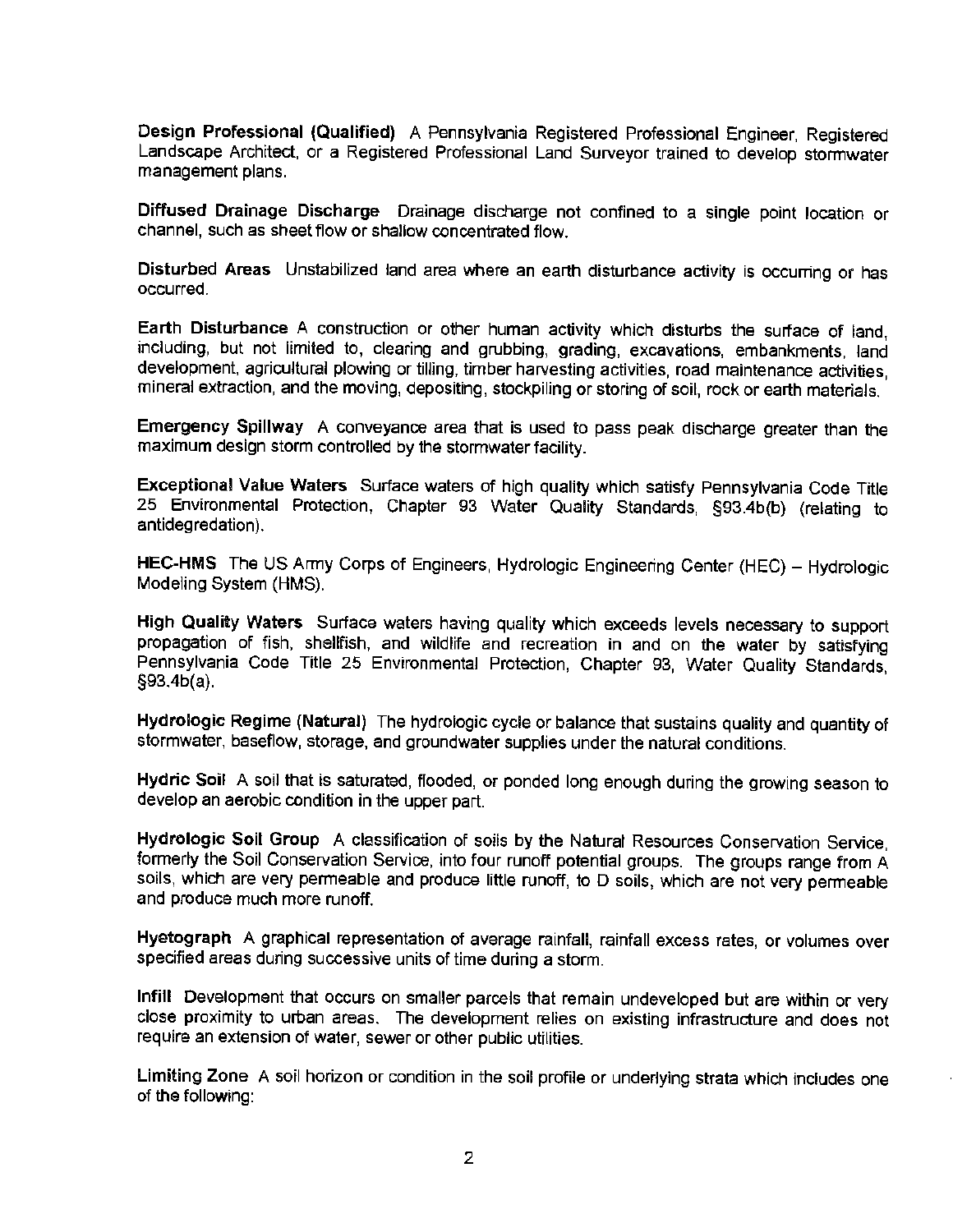- (i) A seasonal high water table, whether perched or regional, determined by direct observation of the water table or indicated by soil mottling.
- (ii) A rock with open joints, fracture or solution channels, or masses of loose rock fragments, including gravel, with insufficient fine soil to fill the voids between the fragments.
- (iii) A rock formation. other stratum or soil condition which is so slowly permeable that is effectively limits downward passage of effluent.

**Parent Tract** The parcel of land from which a land development or subdivision originates as of the date of adoption of the original Stormwater Management Ordinance on May 22, 2000 (Ordinance No. 2000·5).

Pretreatment Techniques employed in stormwater BMPs to provide storage or filtering to help trap coarse materials and other pollutants before they enter the system.

**Recharge Area** Undisturbed surface area or depression where stormwater collects, and a portion of which infiltrates and replenishes the underground and groundwater.

- **Article IV Section 134-9. Requirements Applicable to All Stormwater Management Systems** is revised to add Subsection E as follows and reletter existing Subsections E thru K to F thru L:
	- E. For all subdivision and land development applications, the tributary area discharging drainage to any location along the site property boundary shall not increase by more than twenty-five percent (25%) over the predevelopment condition without written approval from the adjacent affected property owner(s).
- **Article V Section 134-9. Requirements Applicable to All Stormwater Management Systems** Subsection M and N are added as follows:
	- M. Special requirements for watersheds draining to high quality (HQ) and exceptional value (EV) waters: The temperature and quality of water and streams that have been declared as exceptional value and high quality are to be maintained as defined in Chapter 93, Water Quality Standards, Title 25 Pennsylvania Department of Environmental Protection Rules and Regulations. Temperature sensitive BMPs and stormwater conveyance systems are to be used and designed with storage pool areas and supply outflow channels, and shaded with trees. This will require modification of berms for permanent ponds and the relaxation of restrictions on planting vegetation within the facilities, provided that capacity for volumes and rate control is maintained. At a minimum. the southern half on pond shorelines shall be planted with shade or canopy trees within 10 feet of the pond shoreline. In conjunction with this requirement. the maximum slope allowed on the berm area to be planted is 10 to 1. This will lessen the destabilization of berm soils due to root growth. A long-term maintenance schedule and management plan for the thermal control BMPs is to be established and recorded for all development sites.
	- N. All stormwater runoff shall be pretreated for water quality prior to discharge to surface or groundwater as required by Section 134-13 of this Ordinance.
- **Article VI Section 134-10. Stormwater Management Districts Peak Rate Control** Subsection E is revised as follows:
	- E. For the purposes of implementing the provisions of the East Branch Perkiomen Creek Watershed Stormwater Management Plan, Management District "B" design storm proposed conditions shall be controlled to design storm existing conditions as follows: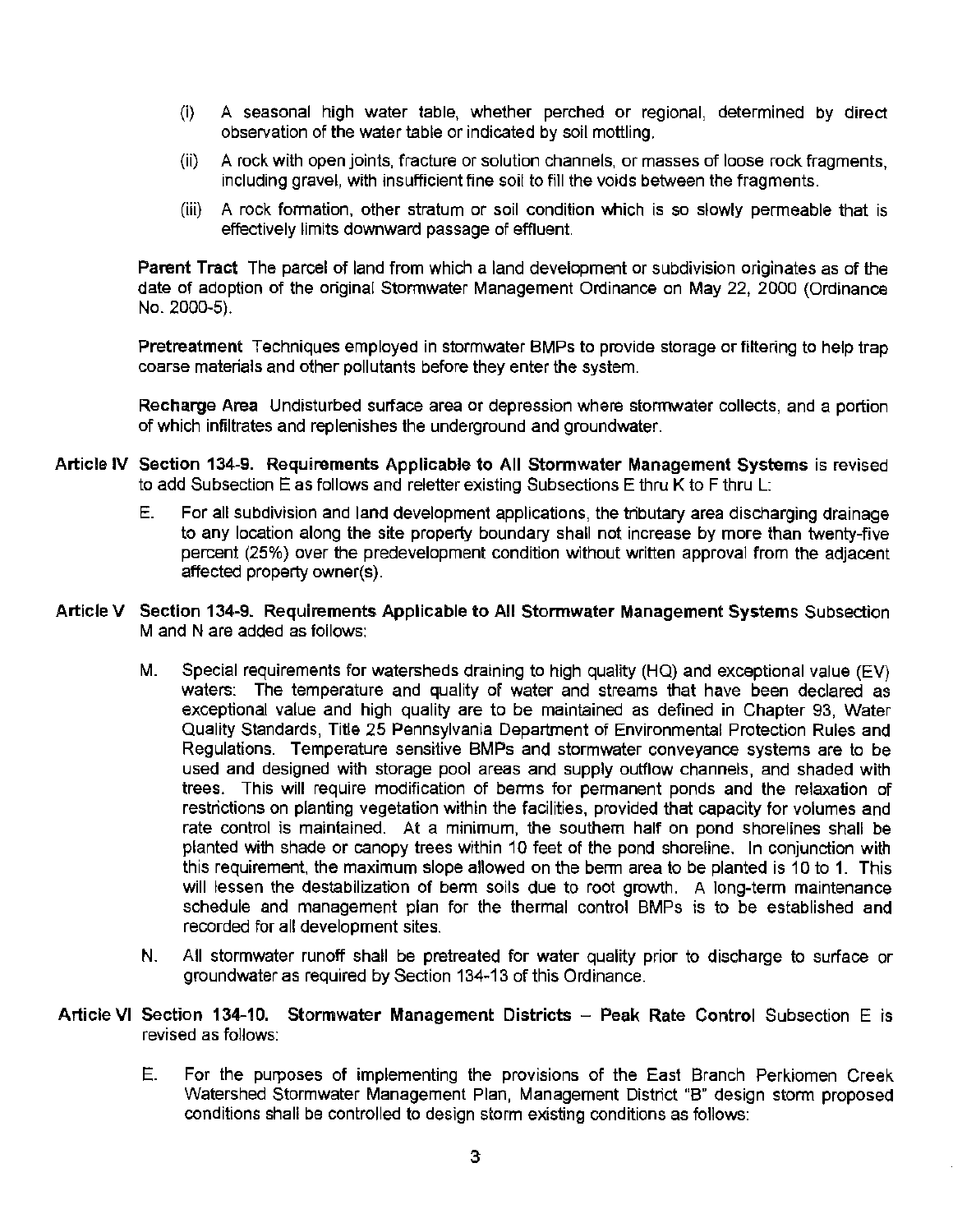| Design Storm Proposed Conditions | to | <b>Design Storm Existing Conditions</b> |
|----------------------------------|----|-----------------------------------------|
| 2-year                           |    | 1-vear                                  |
| 5-year                           |    | 5-year                                  |
| 10-year                          |    | 10-year                                 |
| $25$ -year                       |    | 25-year                                 |
| . 100-year                       |    | 100-year                                |

- **Article VII Section 134-11. Stormwater Management District Implementation Provisions (Performance Standards)** Subsection A is revised as follows:
	- A. General Proposed conditions peak rates of runoff from any regulated activity shall meet the peak release rates of runoff prior to development for the design storms specified on the Stormwater Management District Watershed Map (Ordinance Appendix E) and Section 134- 10, of the Ordinance.
- **Article VIII Section 134-11. Stormwater Management District Implementation Provisions (Performance**  Standards) is revised to delete Subsections B and C in their entirety and renumber D thru J as B thru H.
- **Article IX Sections 134-12, 134-13, and 134-14 are numbered Sections 134-14-2, 134-14-3, and 134-14-4.**
- **Article X Section 134-12. Nonstructural Project Design (Sequencing to Minimize Stormwater Impacts)**  is added as follows:
	- A. The design of all regulated activities shall include the following steps in sequence to minimize stormwater impacts.
		- 1. The applicant is required to find practicable alternatives to the surface discharge of stormwater, the creation of impervious surfaces, and the degradation of Waters of the Commonwealth, and must maintain as much as possible the natural hydrologic regime of the site.
		- 2. An alternative is practicable if it is available and capable of being completed after considering cost, existing technology, and logistics in light of overall project purposes, and other Township requirements.
		- 3. All practicable alternatives to the discharge of stormwater are presumed to have less adverse impact on quantity and quality of Waters of the Commonwealth unless otherwise demonstrated.
	- B. The applicant shall demonstrate that regulated activities are designed in the following sequence to minimize the increases in stormwater runoff and impacts to water quality:
		- 1. Prepare an Existing Resource and Site Analysis Map (ERSAM), showing environmentally sensitive areas including, but not limited to, steep slopes, ponds, lakes, streams, wetlands, hydric soils, vernal pools, floodplains, stream buffer zones, hydrologic soil groups A, 8, C. and D, any existing recharge areas and any other requirements outlined in the Subdivision and Land Development Ordinance.
		- 2. Prepare a draft project layout avoiding sensitive areas identified in Section 134-12.B.1 and minimizing total site earth disturbance as much as possible. The ratio of disturbed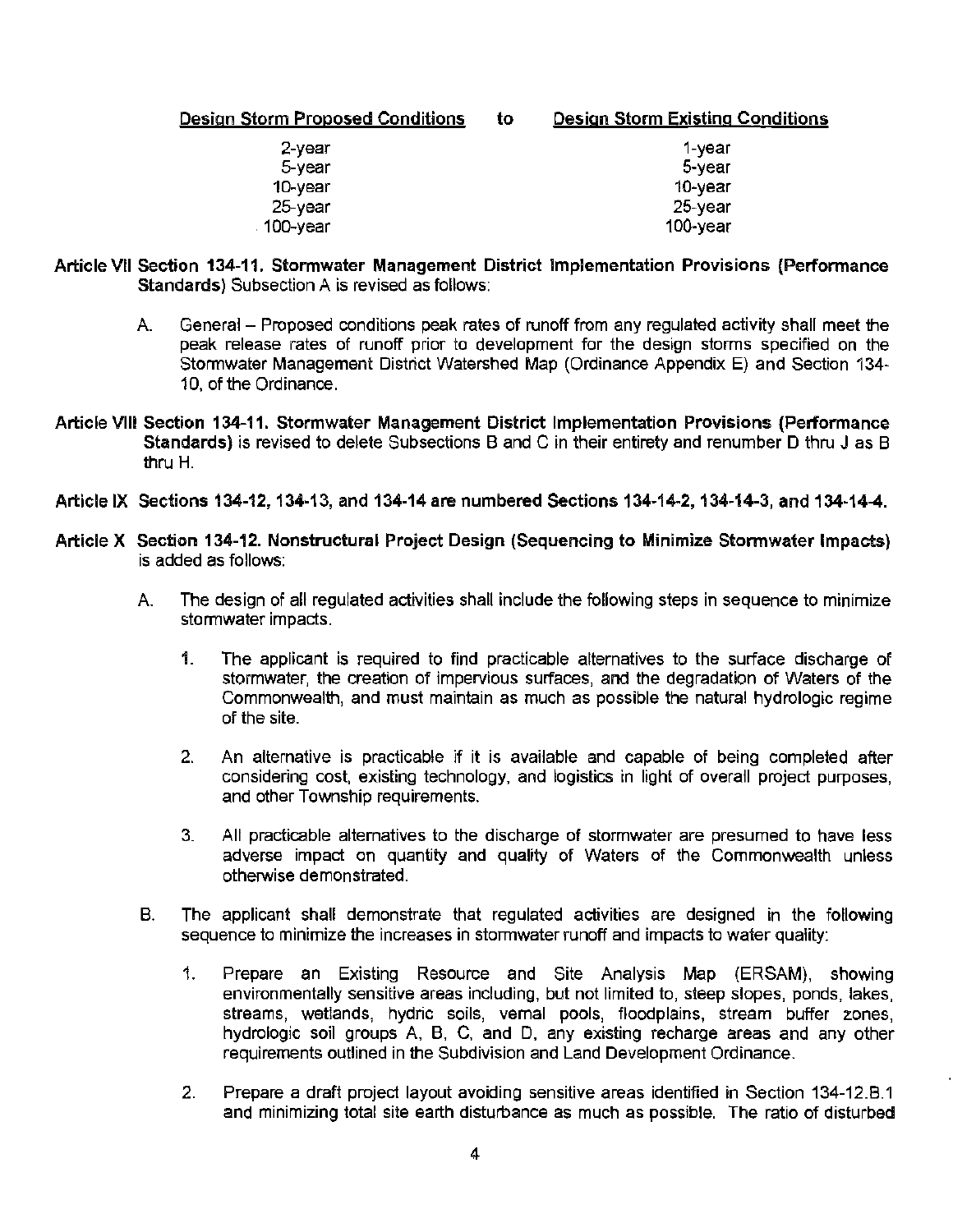area to the entire site area and measures taken to minimize earth disturbance shall be included in the ERSAM.

- 3. Identify site specific existing conditions drainage areas, discharge points, recharge areas, and hydrologic soil groups A and B.
- 4. Evaluate Nonstructural Stormwater Management Alternatives (See Appendix B, Table B-6}.
	- a. Minimize earth disturbance.
	- b. Minimize impervious surfaces.
	- c. Break up large impervious surfaces.
- 5. Satisfy water quality objective (Section 134-13).
- 6. Satisfy groundwater recharge (infiltration) objective (Section 134-14) and provide for stormwater treatment prior to infiltration.
- 7. Satisfy stream bank erosion protection objective (Section 134-14-1).
- 8. Determine the Management District within which the site is located (Appendix E) and conduct a predevelopment runoff analysis.
- 9. Prepare final project design to maintain predevelopment drainage areas and discharge points, to minimize earth disturbance and impervious surfaces, to reduce runoff to the maximum extent possible, and to minimize the use of surface or point discharges.
- 10. Conduct a proposed conditions runoff analysis based on the final design and to meet the release rate and in tum the overbank flow and extreme event requirements (Section 134-14-1).
- 11. Manage any remaining runoff through treatment prior to discharge, as part of detention, biorentention, direct discharge or other structural control.

### **Article XI Section 134-13. Water Quality** is added as follows:

A. In addition to the performance standards and design criteria requirements of this Ordinance, adequate storage and treatment facilities must be provided to capture and treat stonnwater runoff from developed or disturbed areas. The Recharge Volume computed under Section 306 may be a component of the Water Quality Volume if the applicant chooses to manage both components in a single facility. If the Recharge Volume is less than the Water Quality Volume, the remaining Water Quality Volume may be captured and treated by methods other than recharge/infiltration BMPs. The required Water Quality Volume (WQv) is the storage capacity needed to capture and to treat a portion of stormwater runoff from the developed areas of the site produced from 90 percent of the average annual rainfall (P).

The following calculation formula is to be used to determine the water quality storage volume, (WQv), in acre-feet of storage:

# **WQv** = **[(P)(Rv)(A)]/12 Equation: 134.13**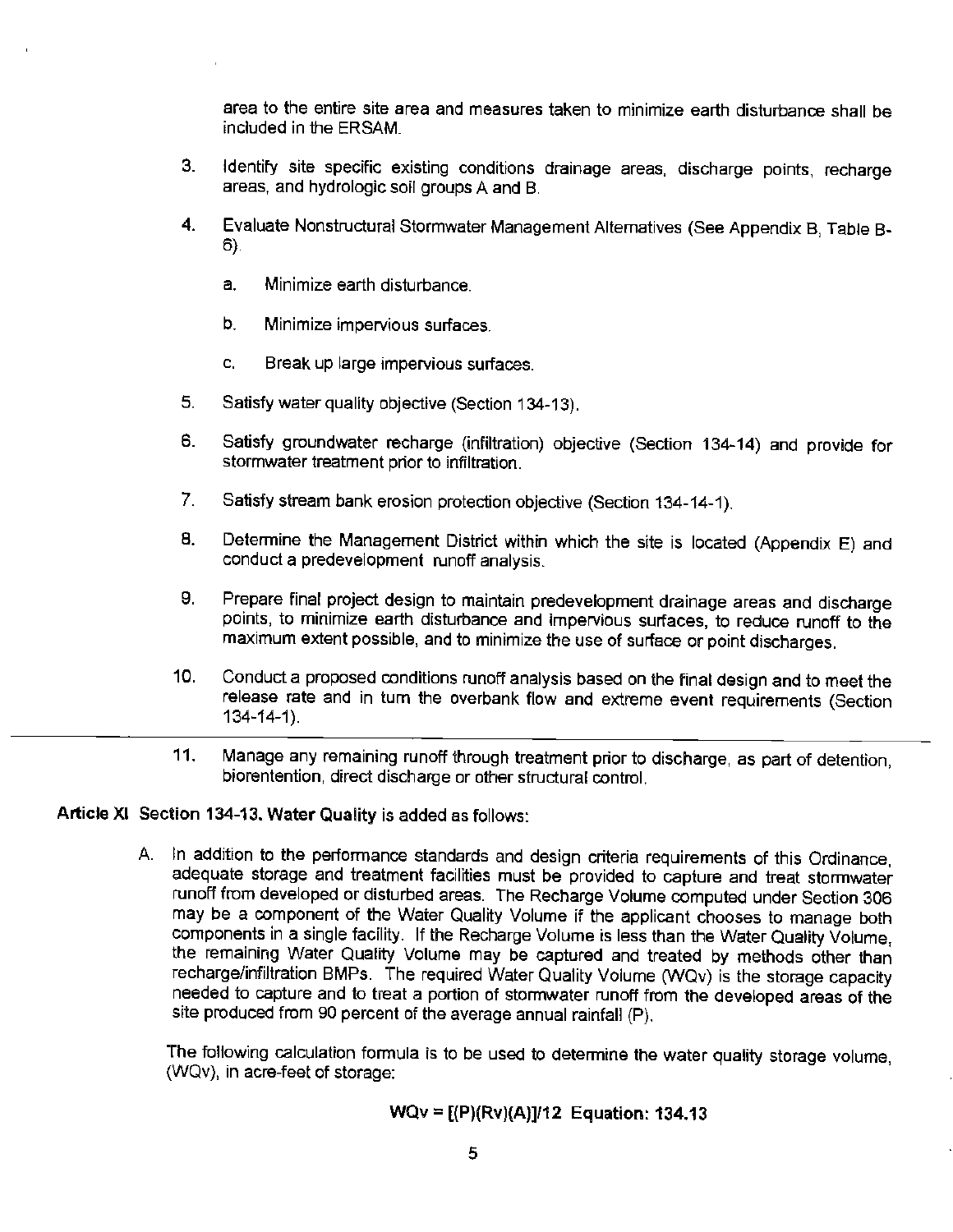WQv = Water Quality Volume (acre-feet).

 $P =$  Rainfall Amount equal to 90% of events producing this rainfall (in).

 $A =$  Area of the project contributing to the water quality BMP (acres).

 $Rv = 0.05 + 0.009(1)$  where I is the percent of the area that is impervious surface (impervious area/A\*100)

The P value for the five PennDOT rainfall regions is shown in Figure A-2 in Appendix A of this Ordinance.

- B. Design of BMPs used for water quality control shall be in accordance with design specifications outlined in the Pennsylvania Handbook of Best Management Practices for Developing Areas or other applicable manuals. The following factors must be considered when evaluating the suitability of BMPs used to control water quality at a given development site:
	- 1. Total contributing drainage area.
	- 2. Permeability and infiltration rate of the site soils.
	- 3. Slope and depth to bedrock.
	- 4. Seasonal high water table.
	- 5. Proximity to building foundations and wellheads.
	- 6. Erodibility of soils.
	- 7. Land availability and configuration of the topography.
	- 8. Peak discharge and required volume control.
	- 9. Streambank erosion.
	- 10. Efficiency of the BMPs to mitigate potential water quality problems.
	- 11 . Volume of runoff that will be effectively treated.
	- 12. Nature of the pollutant being removed.
	- 13. Maintenance requirements.
	- 14. Creation/protection of aquatic and wildlife habitat.
	- 15. Recreational value.
	- 16. Enhancement of aesthetic and property value.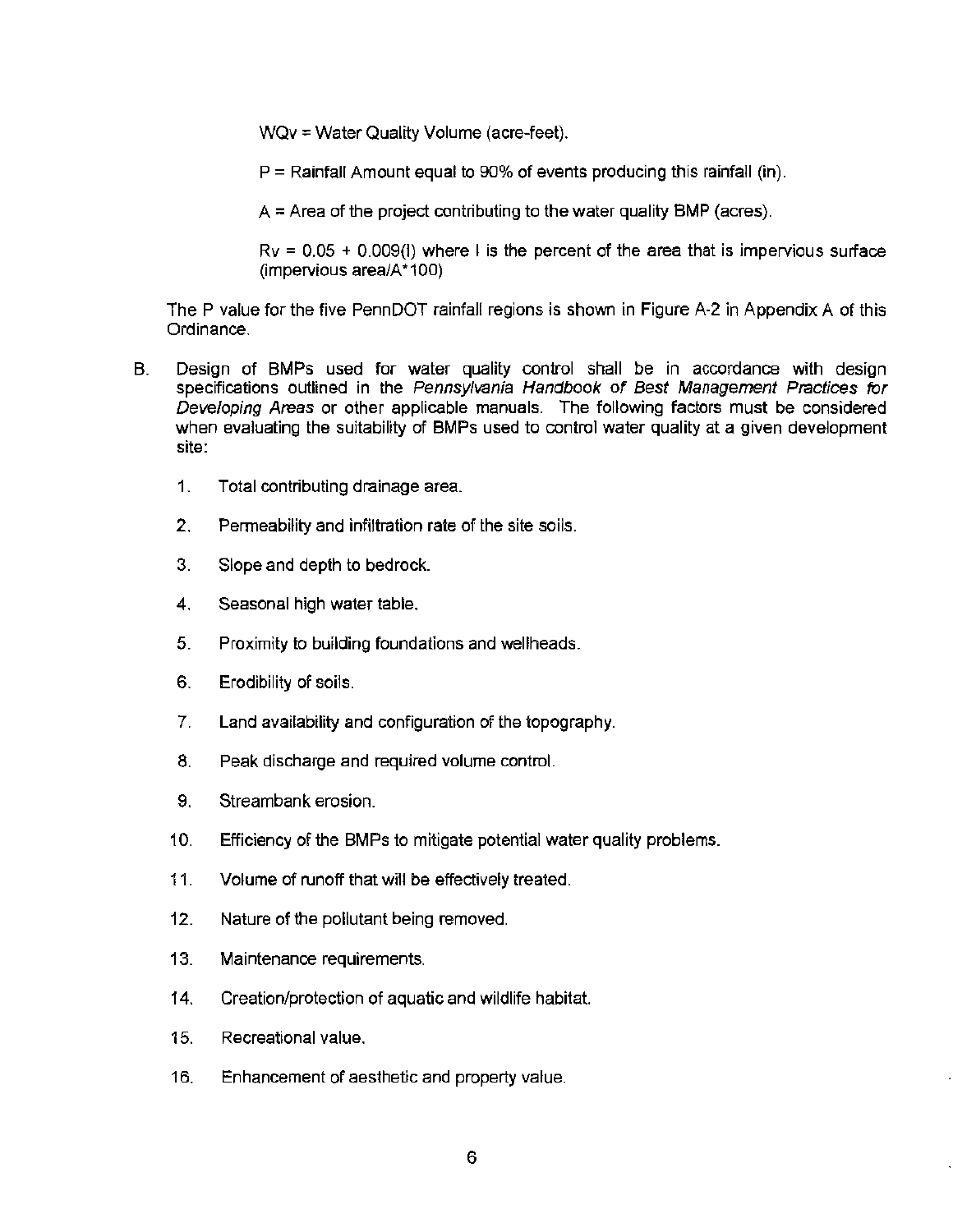C. To accomplish the above, the applicant shall submit original and innovative designs for review. Such designs may achieve the water quality objectives through a combination of BMPs (Best Management Practices).

'

**Article XII Section 134-14-1. Groundwater Recharge (Infiltration)** is added as follows:

A. Infiltration BMPs shall meet the following minimum requirements:

Where site/soil conditions are suitable, regulated activities must recharge (infiltrate) a portion of the runoff created by the development as part of an overall stormwater management plan designed for the site. The volume of runoff to be recharged shall be determined from Sections 134-14-1.A.2.a or 134-14-1.A.2.b.

- 1. Infiltration BMPs intended to receive runoff from developed areas shall be selected based on suitability of soils and site conditions and shall be constructed on soils and have the following characteristics:
	- a. A minimum depth of 24 inches between the bottom of the BMP and the limiting zone.
	- b. An infiltration and/or percolation rate sufficient to accept the additional stormwater load and drain completed as determined by field tests conducted by the applicant's design professional.
	- c. The recharge facility shall be capable of completely infiltrating the recharge volume within four days (96 hours}.
	- d. Pretreatment shall be provided prior to infiltration.
	- e. The requirements for recharge are applied to all disturbed areas, even if they are ultimately to be an undeveloped land use such as grass, since studies have found that compaction of the soils during disturbance reduces their infiltrative capacity.
- 2. Recharge volume (Re) shall be computed by first obtaining the infiltration requirement using methods in either Section 134-14·1.A.2.a or 134-14-1.A.2.b then multiplying by the total proposed impervious area. The overall required recharge volume for a site is computed by multiplying total impervious area by the infiltration requirement.
	- a. NRCS Curve Number equation.

The following criteria shall apply.

The NRCS runoff shall be utilized to calculate infiltration requirements (P) in inches.

For zero runoff: P = I (Infiltration)= (200/CN) - 2 **Equation: 134-14-1.1** 

Where:  $P=$  i = infiltration requirement (inches).

CN = SCS(NRCS) curve number of the existing conditions contributing to the recharge facility.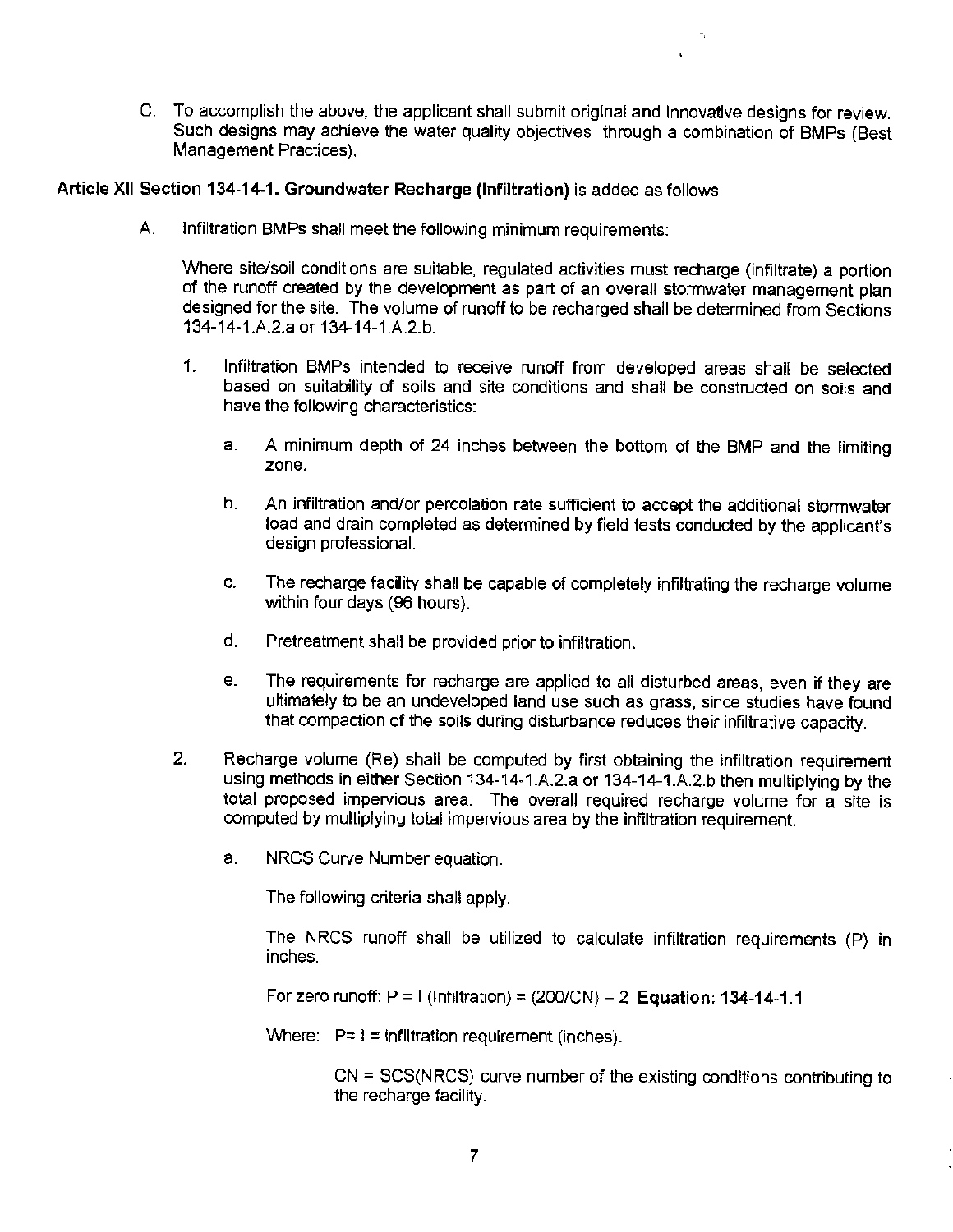This equation can be displayed graphically in, and the infiltration requirement can also be determined from Figure 134·14-1-1.

The recharge volume (Rev) required would therefore be computed as:

Rev= I\* impervious area (SF)/12 = Cubic Feet (CF) **Equation: 134-14-1.1** 

b. Annual Recharge Water Budget Approach.

It has been determined that infiltrating 0.6 inches of runoff from the impervious areas will aid in maintaining the hydrologic regime of the watershed. If the goals of Section 134·14-1.A.2.a cannot be achieved, then 0.6 inches of rainfall shall be infiltrated from all impervious areas, up to an existing site conditions curve number of 77. Above a curve number of 77, Equation 134-14-1.1 or the curve in Figure 134·14-1-1 should be used to determine the Infiltration requirement.

 $\text{Where: } I = 0.6 \text{ inches.}$ 

The recharge volume (Rev) required would therefore be computed as:

 $Re<sub>v</sub> = 1*$  percent impervious area (SF)/12 = (CF)

The recharge values derived from these methods are the minimum volumes the applicant must control through an infiltration/recharge BMP facility. However, if a site has areas of soils where additional volume of infiltration can be achieved, the applicant is encouraged to recharge as much of the stormwater runoff from the site as possible.

**Figure 134-14. lnfittration Requirement Based upon NRCS Curve Number.** 

### **Required Infiltration** (I) **in inches by NRCS CN**

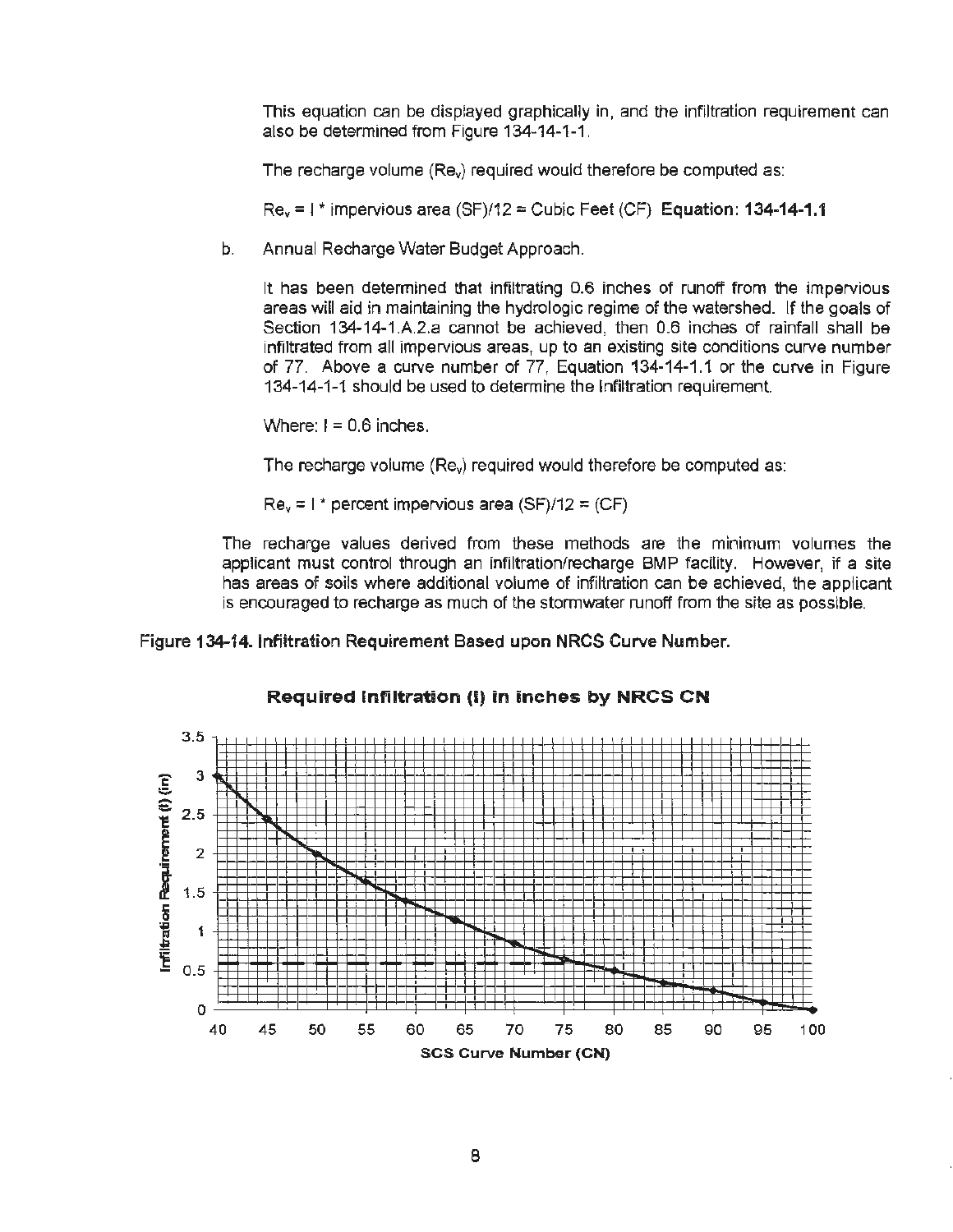A. The general process for designing the infiltration BMP shall be:

A detached soils evaluation of the project site shall be required to determine the suitability of recharge facilities. The evaluation shall be performed by a qualified applicant and, at a minimum, address soil permeability, depth of bedrock, and subgrade stability.

- 1. Analyze hydrologic soil groups as well as natural and manmade features within the watershed to determine general areas of suitability for infiltration stability.
- 2. Provide field tests, such as double ring infiltration tests at the level of the proposed infiltration surface to determine the appropriate hydraulic conductivity rate.
- 3. Design the infiltration structure for the required storm volume based on field determined capacity at the level of the proposed infiltration surface.
- 4. Where the recharge volume requirement cannot be physically accomplished due to the results of the field soils testing, supporting documentation, and justification must be submitted with the drainage plan.
- 5. If on-lot infiltration structures are proposed, it must demonstrate that the soils are conducive to infiltrate on the lots identified.
- B. Extreme caution shall be exercised where infiltration is proposed in geologically susceptible limestone areas. Extreme caution shall also be exercised where salt or chloride would be a pollutant since soils do little to filter this pollutant and it may contaminate the groundwater. Extreme caution shall be exercised where infiltration is proposed in source water protection areas. The qualified design professional shall evaluate the possibility of groundwater contamination from the proposed infiltration/recharge facility and perform a hydrogeologic justification study if necessary. The infiltration requirement in High Quality/Exceptional Value waters shall be subject to DEP's Title 25: Chapter 93 Antidegradation Regulations. The municipality may require the installation of an impermeable liner in BMP and/or detention basins where the possibility of groundwater contamination exists. A detailed hydrogeologic investigation may be required by the municipality.
- C. The plan must include safeguards against groundwater contamination for uses which may cause groundwater contamination, should there be a mishap or spill.
- D. Recharge/infiltration facilities shall be used in conjunction with other innovative or traditional BMPs, stormwater control facilities, and nonstructural stormwater management alternatives.

# Article XIII Section 134-14-1. Stream Bank Erosion Requirements is added as follows:

In addition to the water quality volume, to minimize the impact of stormwater runoff on downstream stream bank erosion, a BMP must be designed to detain the proposed conditions 2-year, 24-hour design storm to the existing conditions 1-year flow using the SCS Type II distribution. Additionally, provisions shall be made (such as adding a small orifice at the bottom of the outlet structure) so that the proposed conditions 1-year storm takes a minimum 24-hours to drain from the facility from a point where the maximum volume of water from the 1-year storm is captured (i.e. the maximum water surface elevation is achieved in the facility).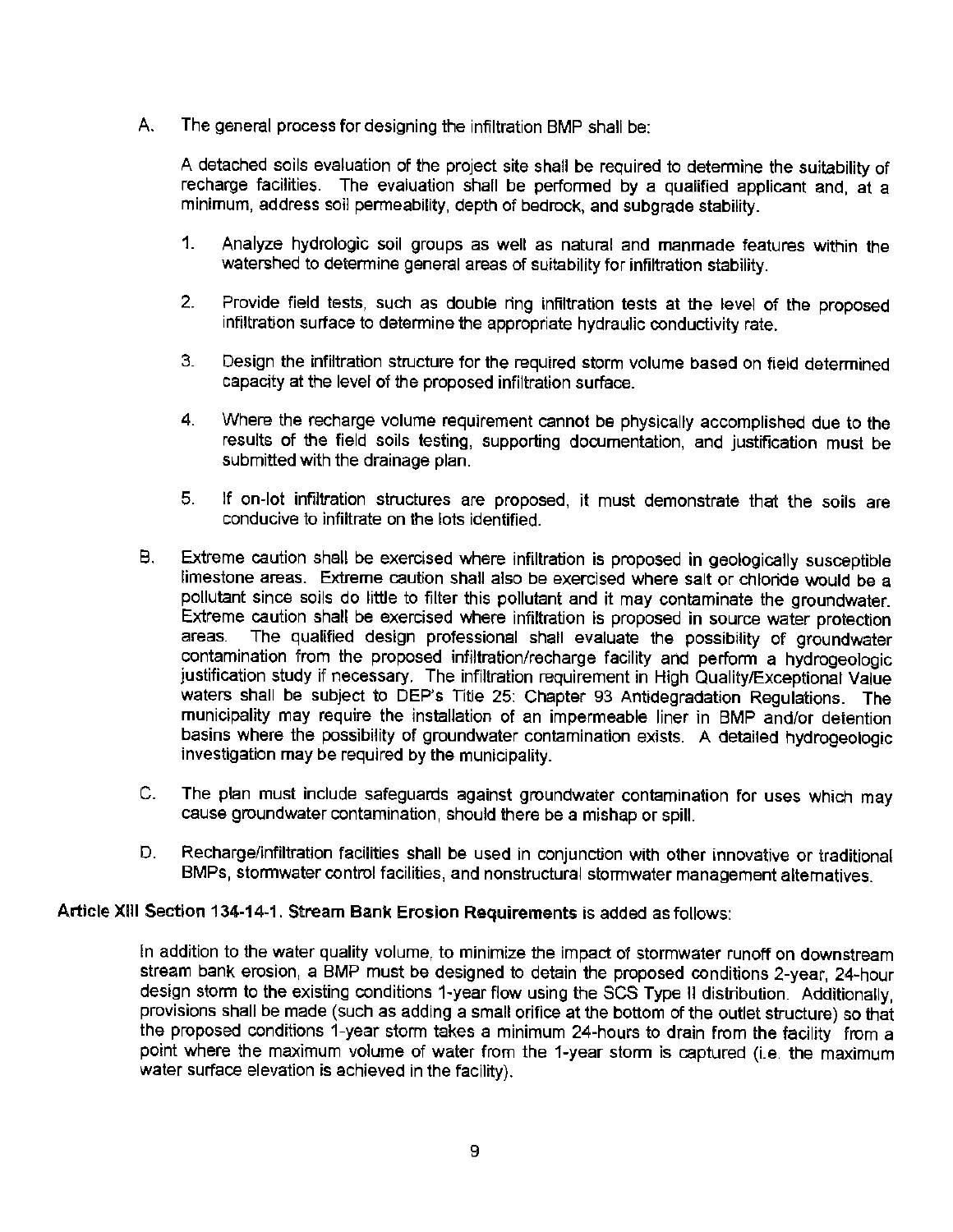Release of water may begin at the start of the storm (i.e. the invert of the water quality orifice is at the invert of the facility). The design of the facility shall minimize clogging and sedimentation. Orifices smaller than 3 inches in diameter are not recommended. However, if the design engineer can verify that the smaller orifice is protected from clogging by use of trash racks, etc., smaller orifices may be permitted. Trash racks are required for any primary orifice.

### **Article XIV Section 134-14-2. Design Criteria for Stormwater Management Facilities and Best Management Practices** Subsection J.11 is added as follows:

- 11. Basin Berm Construction Requirements:
	- (1) Site preparation  $-$  Areas under the embankment and any structural works shall be cleared, grubbed, and the topsoil stripped to remove the trees, vegetation, roots or other objectionable material. In order to facilitate clean-out and restoration, the pool area will be cleared of alt brush and excess trees.
	- (2) Cut off trench A cut-off trench will be excavated along the centerline dam on earth fill embankments. The minimum depth shall be two feet. The cut-off trench shall extend up both abutments to the riser crest elevation. The minimum bottom width shall be eight feet but wide enough to permit operation of compaction equipment. The side slopes shall be no steeper than 1:1. Compaction requirements shall be the same as those for the embankment. The trench shall be kept free from standing water during the backfilling operations.
	- (3) Embankment The fill material shall be taken from the selected borrow areas. It shall be free of roots, wood vegetation, oversized stones, rocks or other objectionable material. Areas on which fill is to be placed shall be scarified prior to placement of fill.

The fill material should contain sufficient moisture so that it can be formed by hand into a ball without crumbling. If water can be squeezed out of the ball, it is too wet for proper compaction.

Fill material will be placed in 6 to 8 inch layers and shall be continuous over the entire length of the fill. Fill material must be compacted to a minimum of 95% of Modified Proctor Density as established by ASTM D-1557. Compaction testing by a certified soils engineer/geologist must be completed as directed by the Township Engineer to verify adequate compaction has been achieved.

### **Article XV Section 134-14-2. Oesrgn Criteria for Stormwater Management Facilities and Best Management Practices** Subsections S.1.a and b are revised as follows:

- a. Infiltration BMPs shall be constructed on soils with a minimum depth of 24 inches between the intended bottom of the facility and the seasonal high water table and/or bedrock (limiting zone).
- b. Infiltration BMPs intended to receive rooftop runoff shall include appropriate measures such as leaf traps and cleanouts to prevent clogging by vegetation.
- **Article XVI Section 134~14-2. Design Criteria for Stormwater Management Facilities and Best Management Practices** Subsection S.1.b is deleted in its entirety, and Sections c, d, and e are relettered b, c, and d.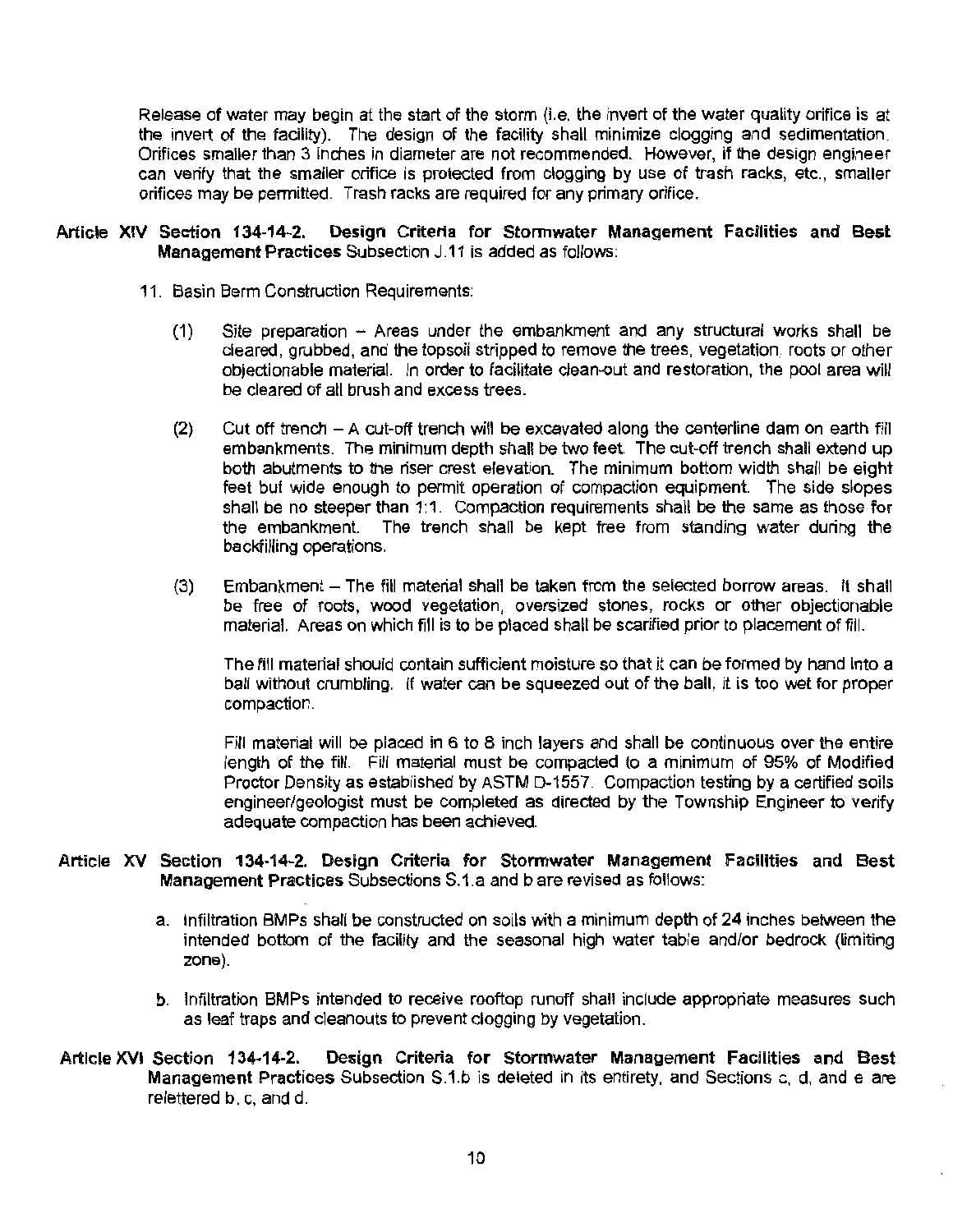**Article XVII Section 134-14-3. Calculation Methodology** Subsection A, 8, and Care revised as follows and Subsections J, K, and Lare deleted in their entirety:

> Stormwater runoff from all development sites shall be calculated using either the rational method or a soil cover complex methodology.

> A. Any stormwater runoff calculations shall use generally accepted calculation technique that is based on the NRCS soil cover complex method. Table 309-1 summarizes acceptable computation methods. Method must be selected by the applicant based on the individual limitations and suitability of each method for a particular site.

The Rational Method may be used to estimate peak discharges from drainage areas that contain less than 200 acres. The Rational Method is recommended for drainage areas under 100 acres.

### **Table 134-14-3-1 Acceptable Computation Methodologies For Stormwater Management Plans**

| <b>METHOD</b>                  | <b>METHOD DEVELOPED BY</b> | <b>APPLICABILITY</b>                            |
|--------------------------------|----------------------------|-------------------------------------------------|
| TR-20 (or commercial computer  | USDA NRCS                  | where<br>full<br>Applicable<br><b>use</b><br>Οf |
| package based on TR-20.        |                            | hydrology<br>computer<br>model<br>is.           |
|                                |                            | desirable or necessary                          |
| TR-55 (or commercial computer  | USDA NRCS                  | Applicable for land development                 |
| package based on TR-55)        |                            | plans within limitations described in<br>TR-55  |
| HEC-1, HEC-HMS                 | US Army Corps of Engineers | Applicable<br>full<br>where<br>οf<br>use        |
|                                |                            | hydrologic<br>computer<br>model<br>İS.          |
|                                |                            | desirable or necessary                          |
| <b>PSRM</b>                    | Penn State University      | Applicable<br>οf<br>where<br><b>use</b><br>а    |
|                                |                            | hydrologic<br>computer<br>model<br>is           |
|                                |                            | desirable<br>of necessary;<br>simpler           |
|                                |                            | than TR-20 or HEC-1.                            |
| Rational Method (or commercial | Emil Kuichling             | For sites les than 200 acres, or as             |
| computer package based on      | (1889)                     | approved<br>the<br>municipal<br>by              |
| Rational Method)               |                            | engineer.                                       |
| Other methods                  | Varies                     | Other computation methodologies                 |
|                                |                            | municipal<br>approved<br>the.<br>by             |
|                                |                            | engineer.                                       |

- B. All calculations consistent with this Ordinance using the soil cover complex method shall use the appropriate design rainfall depths for the various return period storms according to the region for which they are located as presented in Table A-1 in Appendix A of this Ordinance. If a hydrologic computer model such as HEC-1 or HEC-HMS is used for stormwater runoff calculations, the duration of rainfall shall be 24 hours. The SCS 'S' curve shown in Figure A-1, Appendix A of this Ordinance shall be used for the rainfall distribution.
- C. Runoff Curve Numbers (CN) for both existing and proposed conditions to be used in the soil cover complex method shall be obtained from Table A-2 in Appendix A of Ordinance. For the purposes of existing conditions flow rate determination for all subdivision and land development applications, undeveloped land and existing impervious surfaces shall be considered as "meadow" in good condition, unless the natural ground cover generates a lower curve number of Rational 'C' value (i.e. forest), as listed in Table A-2 or A-3 in Appendix A of this Ordinance.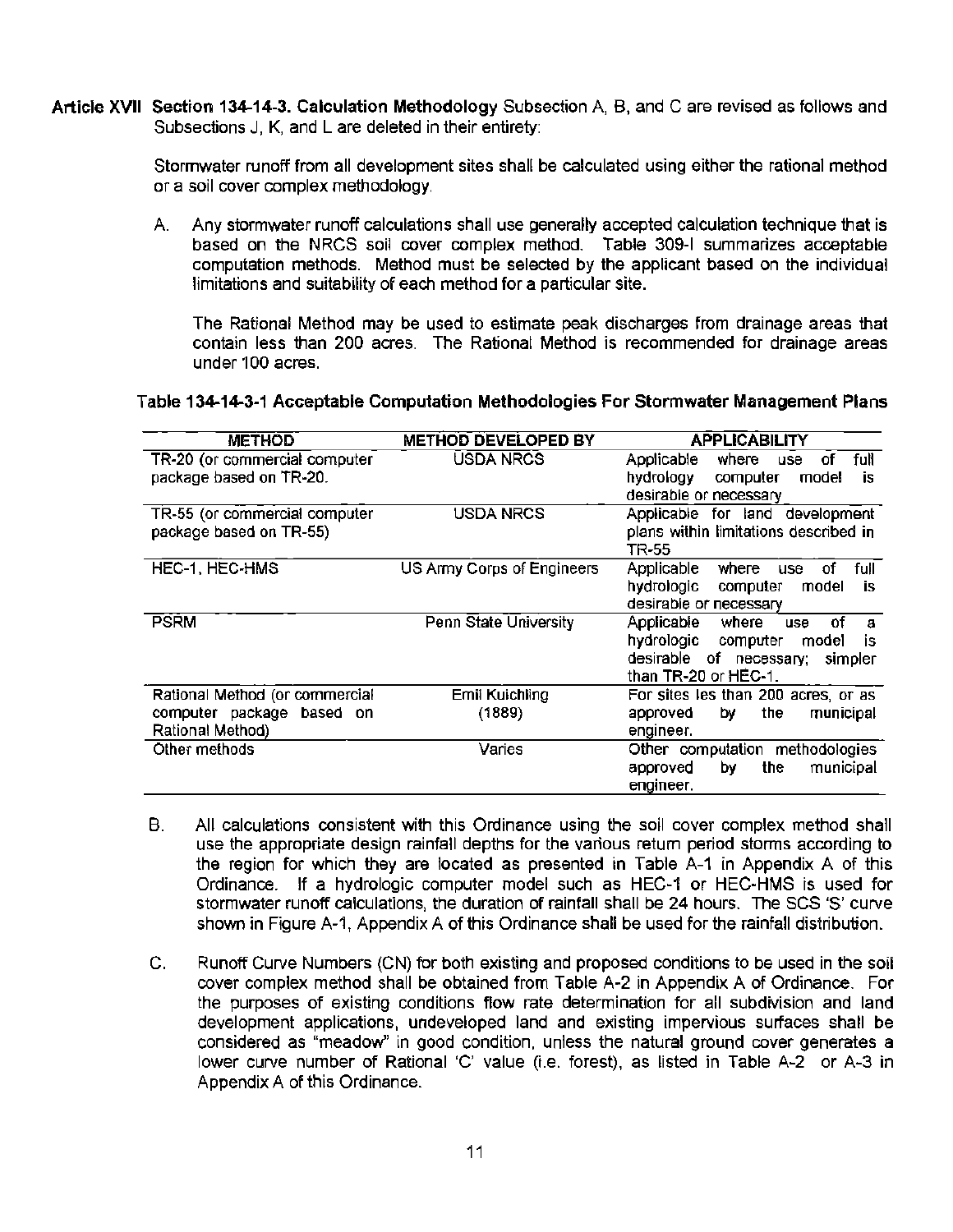### **Article XVIII Section 134-16. Stormwater Management Plan Contents** Subsection E.22 is revised to read as follows:

22. A statement, signed by the landowner, acknowledging the stonnwater management system to be a permanent fixture that can be altered or removed only after approval of a revised plan by the Township, which shall be recorded with the record plan and which shall be applicable to all future landowners.

### Article XIX Section 134~16. Stormwater Management Plan Contents Subsection E.24 is added to read as follows:

24. The following signature block for the design engineer:

(Design engineer), on this date (date of signature), has reviewed and hereby certify that the stormwater management plan meets all design standards and criteria of Hilltown Township Watershed Act 167 Stormwater Management Ordinance.

## **Article XX Section 134-26 Maintenance Agreement for Privately Owned Stormwater Facilities** is revised as follows:

- A. Prior to final approval of the site's stormwater management plan, the applicant shall sign and record a maintenance agreement approved by the Township Solicitor covering all stonnwater control facilities that are to be privately owned. A sample agreement is contained in Appendix F of this Ordinance.
- B. Other items may be included in the agreement where determined necessary to guarantee the satisfactory maintenance of all facilities. The maintenance agreement shall be subject to review and approval of the Township.

### Article XXI Section 134-27 Municipal Stormwater Maintenance Fund, Subsection A is revised as follows:

- A. Persons installing stormwater management facilities and Best Management Practices shall be required to pay a specified amount to the Township Stormwater Maintenance Fund to held defray costs of periodic inspections and maintenance expenses. The amount of the deposit shall be determined as follows:
	- 1. If the stormwater management facilities and Best Management Practices is to be privately owned and maintained, the deposit shall cover the estimated cost of periodic inspections performed by the Township for a period of ten (10) years, as established by separate resolution of the Board of Supervisors.
	- 2. If the stormwater management facilities and Best Management Practices is to be owned and maintained by the Township, the deposit shall cover the estimated costs for maintenance and inspections for ten {10) years. The Township engineer will establish the estimated costs upon review of information submitted by the applicant.
	- 3. The amount of the deposit to the fund shall be converted to present worth of the annual series values. The Township engineer shall determine the present worth equivalents, which shall be subject to the approval of the governing body.

**Article XXII Section 134-29. Notification** is revised to add the following sentence:

In the case where the violation poses an Immediate threat to the health, safety, and welfare of the community, no notice under this section shall be required.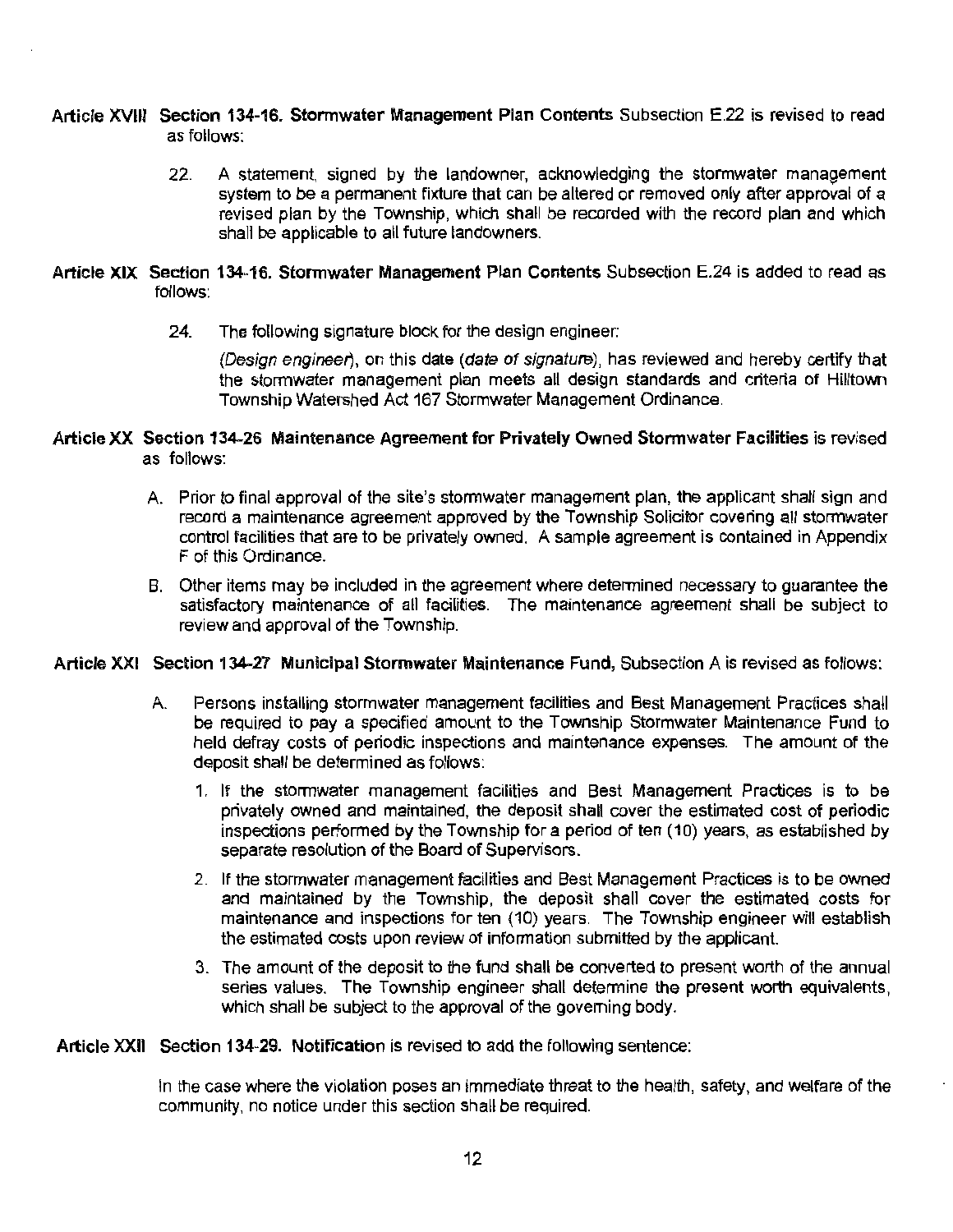**Article XXIII Appendix A** is revised in its entirety as follows:

# **ORDINANCE APPENDIX A**

### **Stormwater Management Design Criteria**

- Table A-1 Design Storm Rainfall Amount (inches)
- Figure A-1 Alternating Block Method for Rainfall Distribution
- Figure A-2 PennDOT Delineated Regions
- Figure A-3 PennDOT Storm Intensity-Duration-Frequency Curve Region 4
- Table A-2 Runoff Curve Numbers
- Table A-3 Rational Runoff Coefficients
- Table A-4 Manning Roughness Coefficients
- Table A-5 24-Hour Storm Values Representing 90 Percent of Annual Rainfall
- Table A-6 Stormwater Credits for Computing Proposed Conditions Hydrograph
- Article XXIV Appendix F is added.

#### **Article XXV Repealer**

Any Ordinance or Ordinance provision of the municipality inconsistent with any of the provisions of this Ordinance is hereby repealed to the extent of the inconsistency only.

#### **Article XXVI Severability**

Should any section or provision of this Ordinance be declared invalid by a court of competent jurisdiction, such decision shall not affect the validity of any of the remaining provisions of this Ordinance.

ENACTED and ORDAINED at a regular meeting of the Hilltown Township Board of Supervisors on the lay of <u>\_\_{\\Q\\</u>/^\_\_\_, 2006. This Ordinance shall take effect immediately.

Richard Manfredi, Vice Chairman

Barbart Scevades

Barbara Sa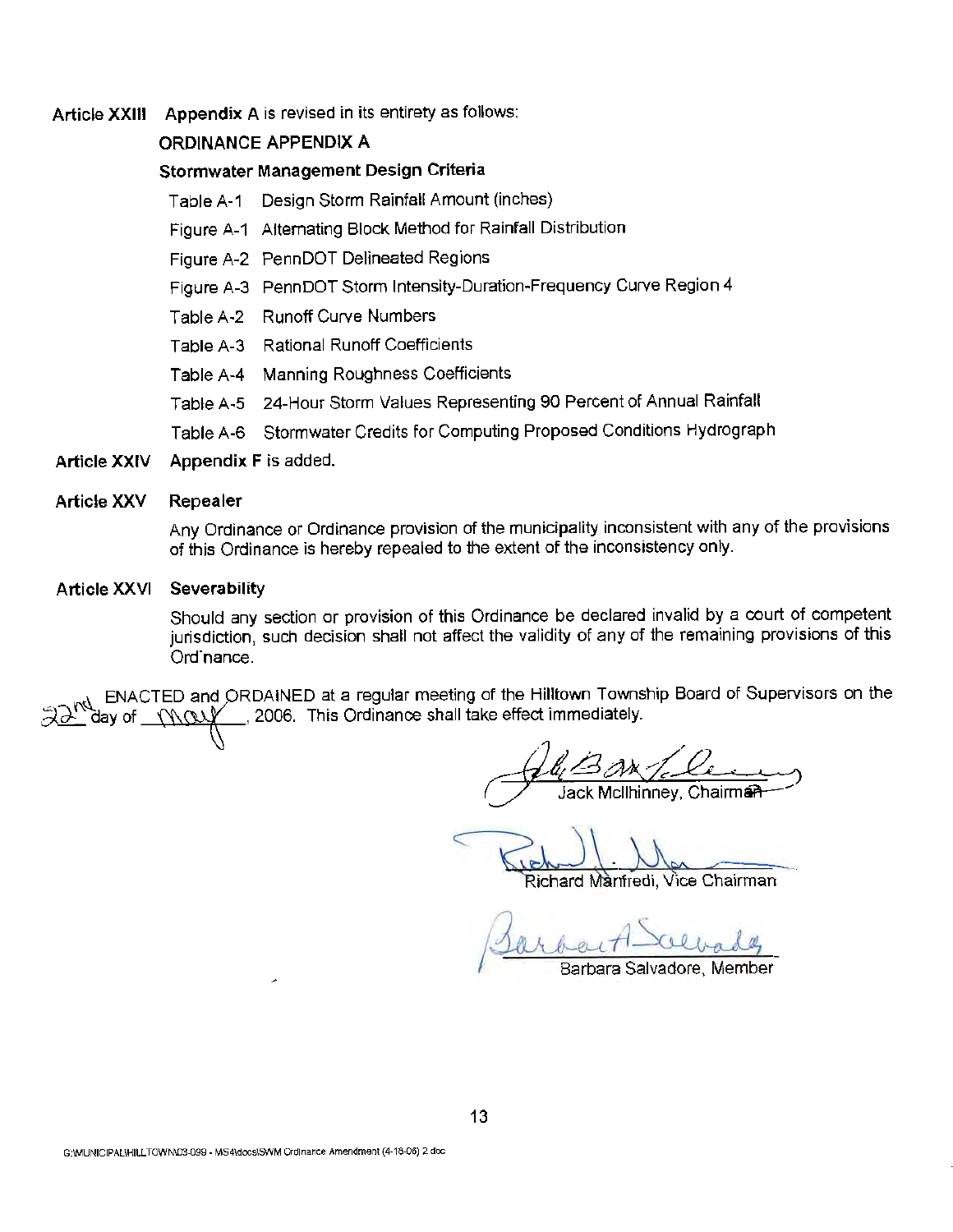# **Table A-1 Design Storm Rainfall Amount (Inches)**

The design storm rainfall amount chosen for design should be obtained from the Penn DOT region for which the site is located according to Figure A-2.

Source: Field Manual of Pennsylvania Department of Transportation

| Region 4<br>Precipitation Depth (in)                                        |      |      |      |      |      |      |      |
|-----------------------------------------------------------------------------|------|------|------|------|------|------|------|
| 50 Yr.<br>100 Yr.<br>25 Yr.<br>10 Yr.<br>5Yr.<br>1 Yr.<br>2 Yr.<br>Duration |      |      |      |      |      |      |      |
| $5$ min.                                                                    | 0.30 | 0.35 | 0.41 | 0.45 | 0.50 | 0.55 | 0.61 |
| 15 min.                                                                     | 0.58 | 0.68 | 0.80 | 0.93 | 1.03 | 1.13 | 1.25 |
| 1 hr.                                                                       | 1.01 | 1,22 | 1.48 | 1.70 | 1.91 | 2.16 | 2.41 |
| $2$ hrs.                                                                    | 1.24 | 1,50 | 1.84 | 2.14 | 2.46 | 2.80 | 3.18 |
| $3$ hrs.                                                                    | 1.38 | 1.71 | 2.10 | 2.43 | 2.82 | 3.24 | 3.69 |
| 6 hrs                                                                       | 1.68 | 2.04 | 2.52 | 3.06 | 3.60 | 4.14 | 4.74 |
| $12$ hrs.                                                                   | 2.04 | 2.52 | 3.00 | 3.84 | 4.56 | 5.16 | 6.00 |
| 24 hrs.                                                                     | 2.40 | 2.88 | 3.60 | 4.56 | 5.76 | 6.48 | 7.44 |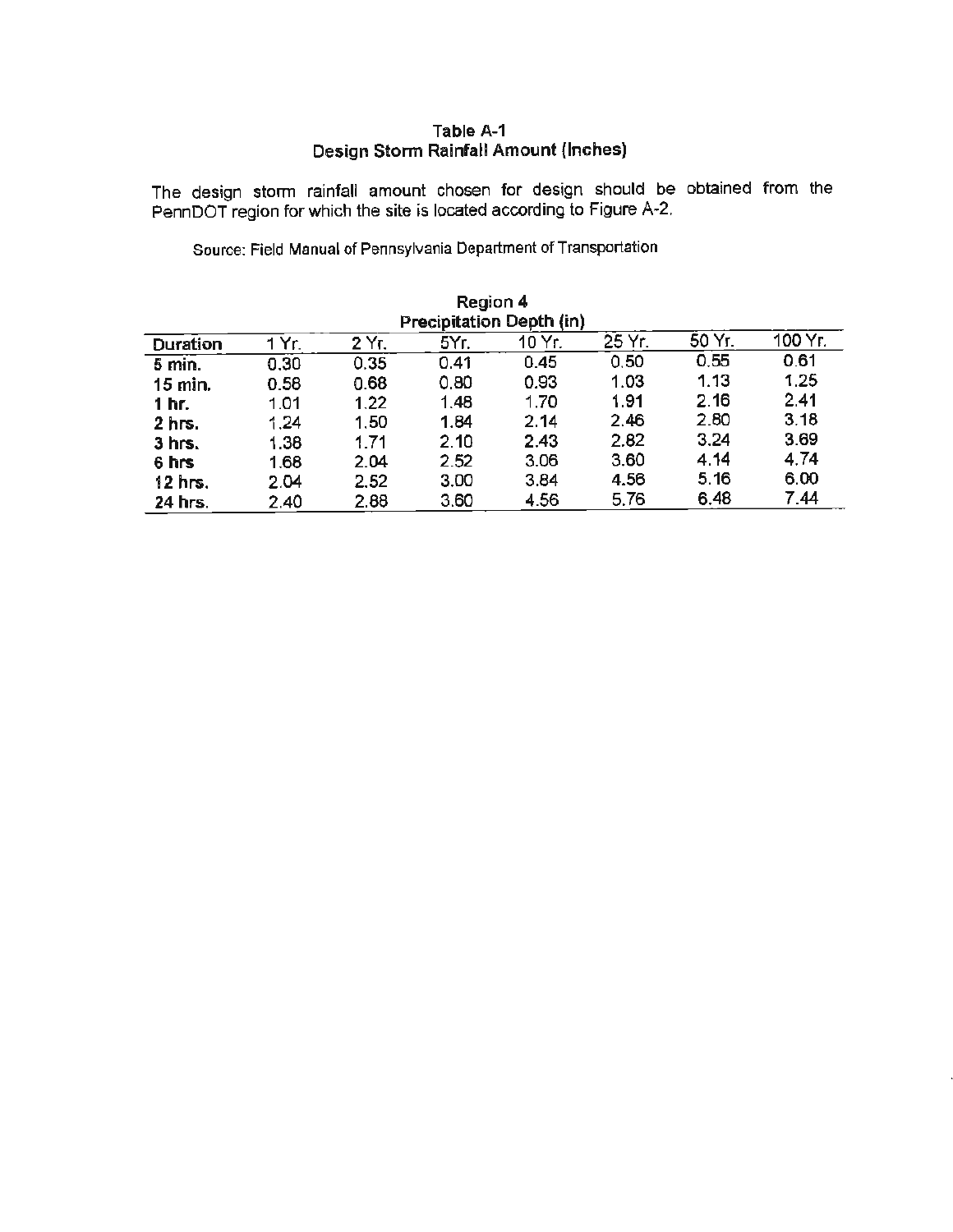### **FIGURE A-1 AL TERNA TING BLOCK METHOD FOR RAINFALL DISTRIBUTION**

Source: Applied Hydrology, Chow, Maidment, Mays, 1988

The Alternating Block Method can be utilized to develop design hyetographs from the PennDOT Storm Intensity-Duration-Frequency (PDT-IDF) curves. This method redistributes the incremental rainfall values developed from the PDT-IDF curves in a quasi-symmetrical form, where the block of maximum incremental depth is positioned at the middle of the required duration and the remaining blocks of rainfall are arranged in descending order, altemately to the right and to the left of the central block. Example A-1 below shows this method for a 100-year, 2-hour duration storm within 20-minute time intervals.

| (1)   | (2)         | (3)            | (4)            | (5)          |
|-------|-------------|----------------|----------------|--------------|
|       | 100-Yr.     | 100-Үг.        | 100-Yr.        | 100-Yr.      |
|       | Rainfall    | Accumulated    | Incremental    | Rainfall     |
| Time  | Intensity   | Rainfall Depth | Rainfall Depth | Distribution |
| (min) | (Inches/hr) | (Inches)       | (Inches)       | (Inches)     |
| 0     | 0.00        | 0.00           | 0.00           | 0.00         |
| 10    | 5.90        | 0.98           | 0.98           | 0.08         |
| 20    | 4.39        | 1.46           | 0.48           | 0.14         |
| 30    | 3.58        | 1.79           | 0.33           | 0.17         |
| 40    | 3.05        | 2.03           | 0.24           | 0.21         |
| 50    | 2.69        | 2.24           | 0.21           | 0.33         |
| 60    | 2.41        | 2.41           | 0.17           | 0.98         |
| 70    | 2.24        | 2.61           | 0.20           | 0.48         |
| 80    | 2.06        | 2.75           | 0.14           | 0.24         |
| 90    | 1.89        | 2.84           | 0.08           | 0,20         |
| 100   | 1.79        | 2.98           | 0.15           | 0.15         |
| 110   | 1.69        | 3.10           | 0.12           | 0.12         |
| 120   | 1.59        | 3.18           | 0.08           | 0.08         |

| Example A-1                                            |
|--------------------------------------------------------|
| 100-Year, 2-Hour Duration Storm Hyetograph Development |
| Region 4                                               |

Notes:

Values from Column (2) are derived from the appropriate rainfall chart based on the location of the site under analysis. (Region 4 in this example, therefore use Figure A-3).

Column  $(3)$  = Column  $(2)$  \* Column  $(1)/60$  minutes  $(i.e. 5.9$  inches/hr \* 10min/60 = 0.98).

Column  $(4)$  = Difference in Column  $(3)$  for each time interval (i.e.  $1.46 - 0.98 = 0.48$ ).

Column (5) is Column (4) rearranged with the maximum increment from Column (4) placed in the middle of the event (Time = 60 minutes, in this example), then rearranging the remaining values from Column (4) in descending order, alternately right and left (below and above) the central block.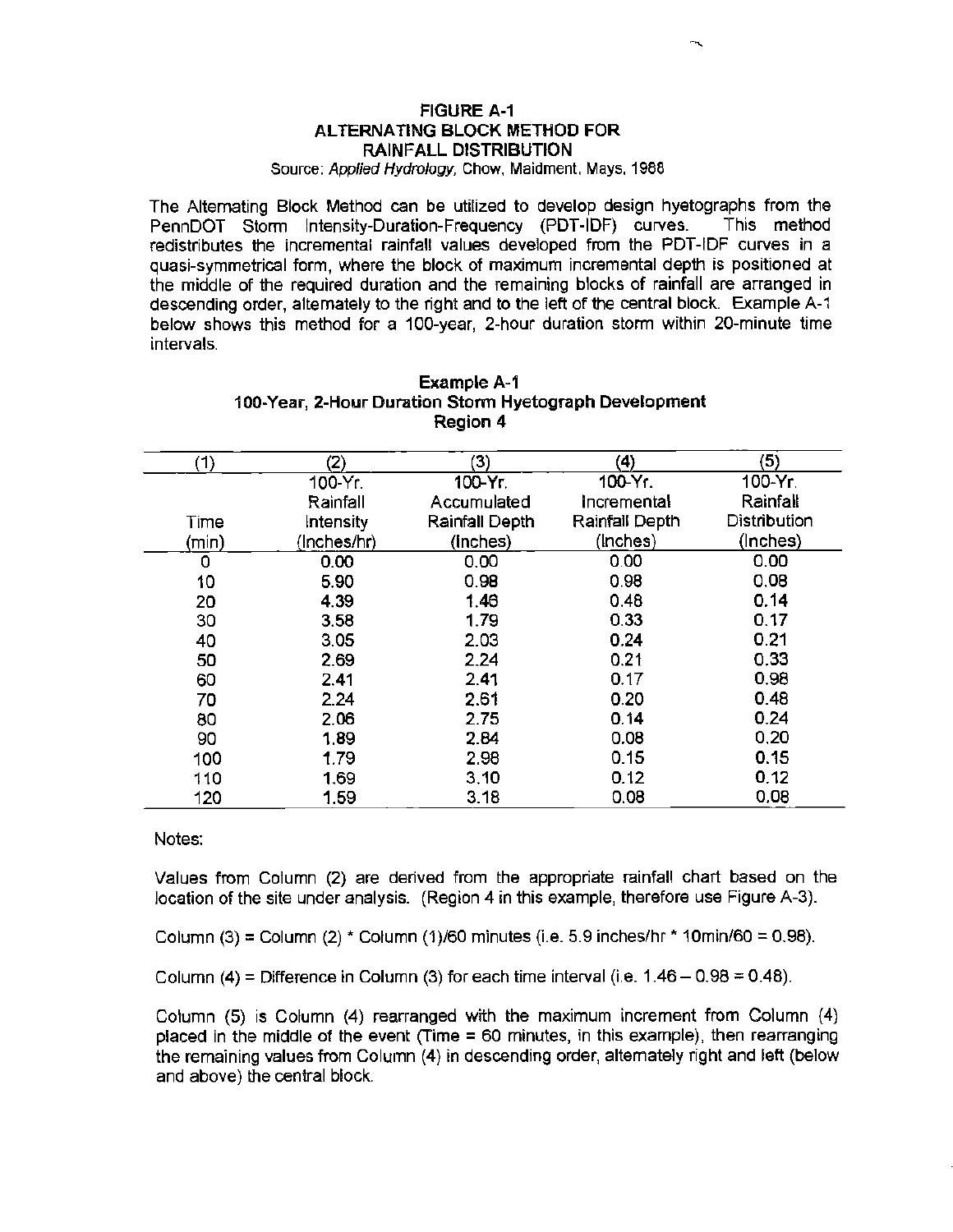

 $\epsilon_{\rm{in}}$ 

 $\frac{1}{\sqrt{2}}\left(\frac{q}{\sqrt{2}}\right)^{2}$  .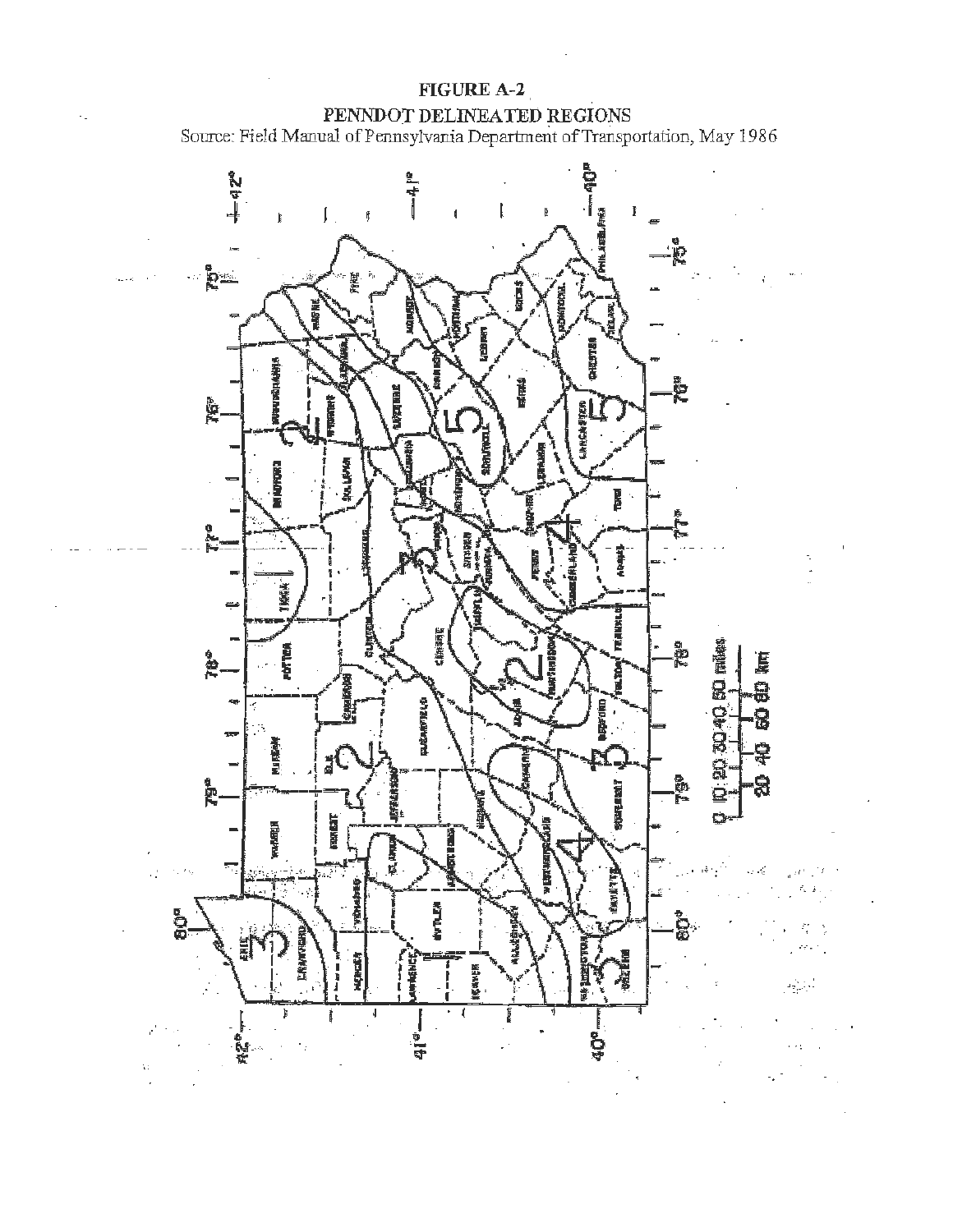# **FIGUREA-3** . **PENNDOT STORM INTENSITY-DURATION-FREQUENCY CURVE REGI0N4** .

\$ource: Field Manual of Pennsylvania Department of Transportation, May 1986



,.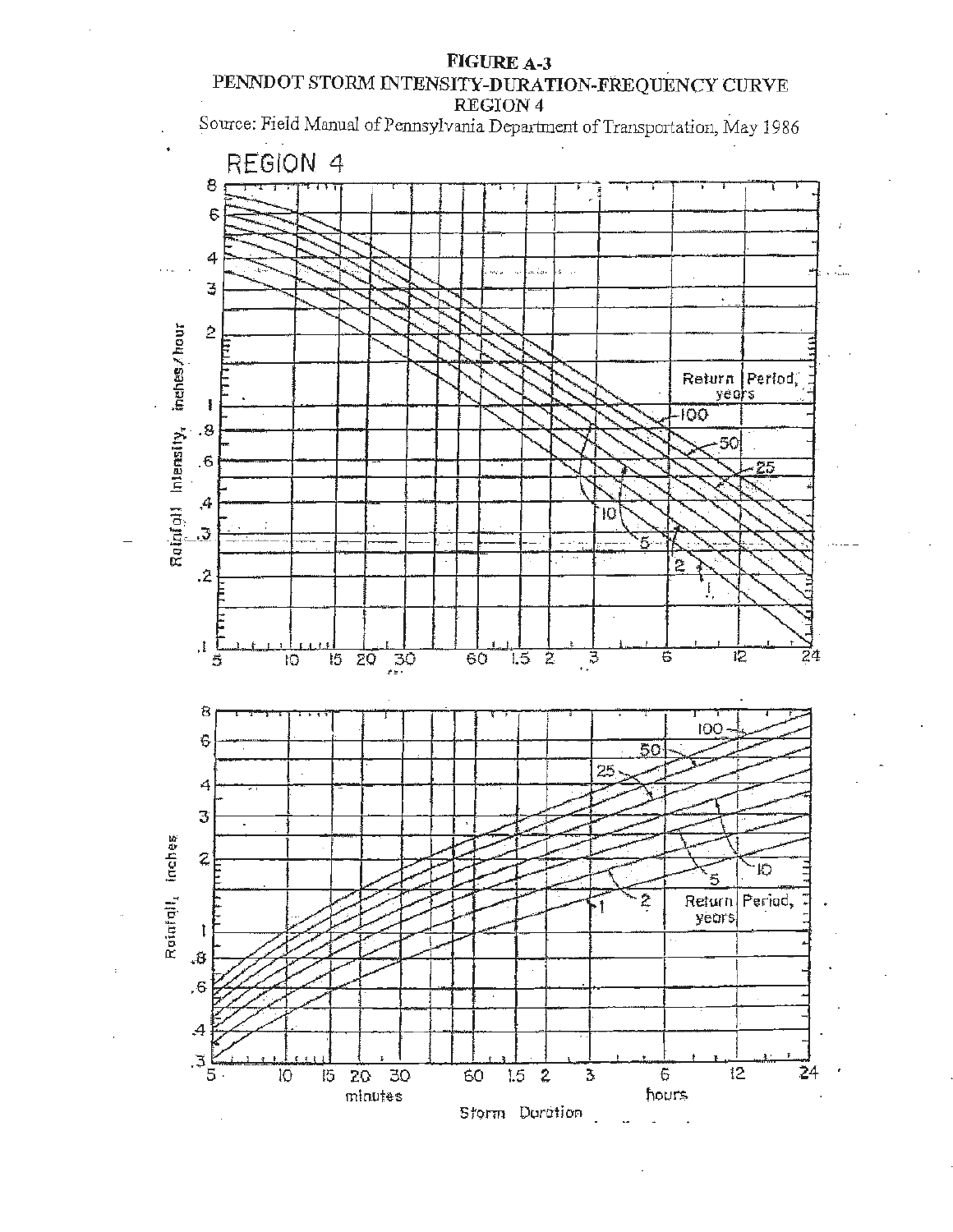## **Table A-2 Runoff Curve Numbers**

Source: NRCS (SCS) TR-55

|                                     |                  | <b>HYDROLOGIC SOIL GROUP</b> |    |    |    |
|-------------------------------------|------------------|------------------------------|----|----|----|
| LAND USE DESCRIPTION                |                  | Α                            | в  | с  | D  |
| Open Space                          |                  | 44                           | 65 | 77 | 82 |
| Orchard                             |                  | 44                           | 65 | 77 | 82 |
| Meadow                              |                  | 30                           | 58 | 71 | 78 |
| Agriculture                         |                  | 59                           | 71 | 79 | 83 |
| Forest                              |                  | 36                           | 60 | 73 | 79 |
| Commercial                          | (85% Impervious) | 89                           | 92 | 94 | 95 |
| Industrial                          | (72% Impervious) | 81                           | 88 | 91 | 93 |
| Institutional                       | (50% Impervious) | 71                           | 82 | 88 | 90 |
| Residential                         |                  |                              |    |    |    |
| Average Lot Size                    | % Impervious     |                              |    |    |    |
| 1/8 acre of less*                   | 65               | 77                           | 85 | 90 | 92 |
| $1/ - 1/3$ acre                     | 34               | 59                           | 74 | 82 | 87 |
| $1/3 - 1$ acre                      | 23               | 53                           | 69 | 80 | 85 |
| $1 - 4$ acres                       | 12               | 46                           | 66 | 78 | 82 |
| Farmstead                           |                  | 59                           | 74 | 82 | 86 |
| Smooth Surfaces (concrete, asphalt, |                  | 98                           | 98 | 98 | 98 |
| gravel or bare compacted soil)      |                  |                              |    |    |    |
| Water                               |                  | 98                           | 98 | 98 | 98 |
| Forest/Mining Mix                   |                  | 75                           | 75 | 75 | 75 |

\* Includes Multifamily Housing unless justified lower density can be provided

Note: Existing site conditions of bare earth or fallow shall be considered as meadow when choosing a CN value. Existing conditions should be assigned to be meadow in good condition, unless the actual existing conditions result in a lower runoff curve number, in which case the lower number will be used.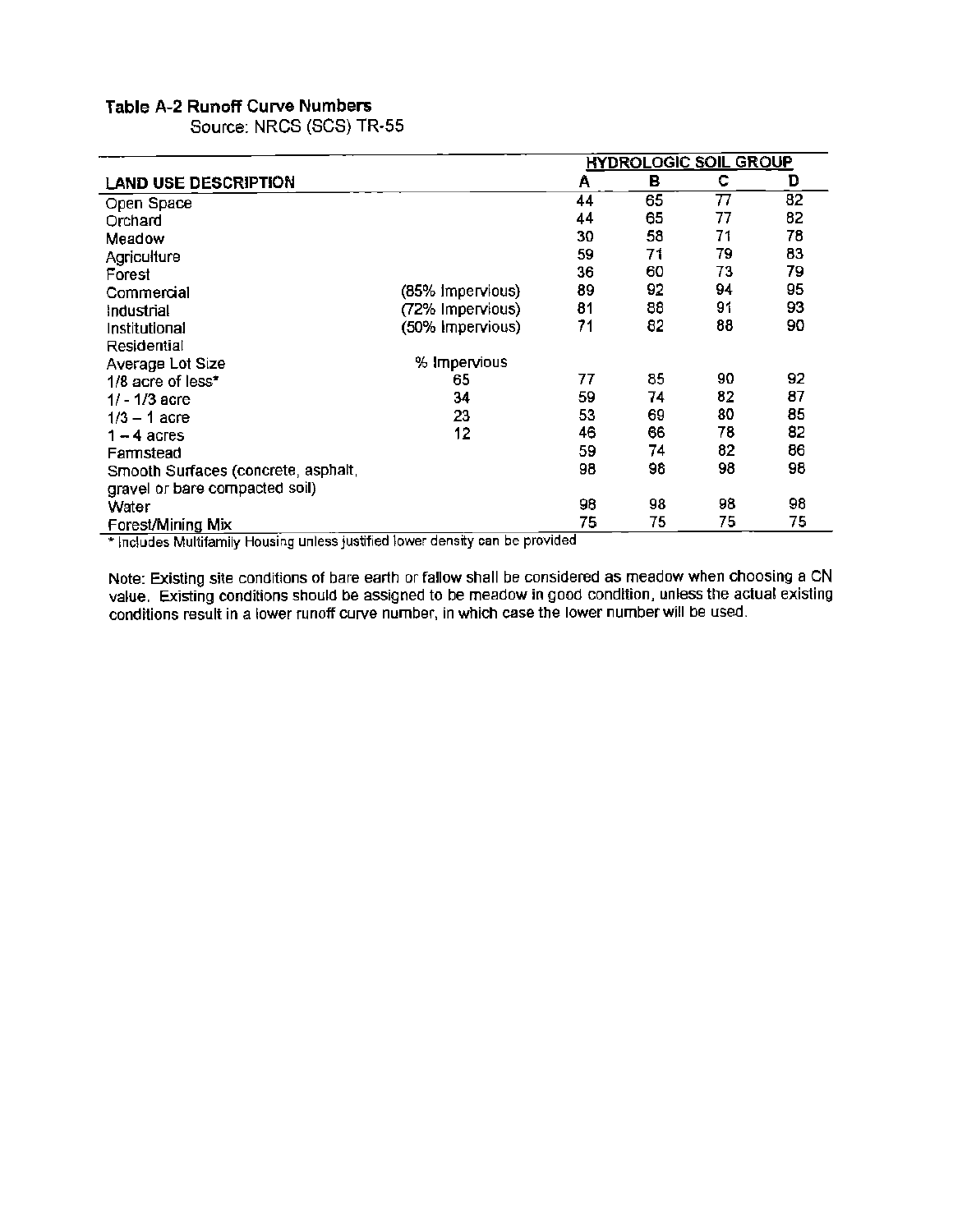|                                                         |                       |     |     | <b>HYDROLOGIC SOIL GROUP</b> |     |
|---------------------------------------------------------|-----------------------|-----|-----|------------------------------|-----|
| <b>LAND USE DESCRIPTION</b>                             |                       | Α   | в   | C.                           | D   |
| Cultivated Land: without conservation treatment         |                       | .49 | .67 | .81                          | .88 |
| with conservation treatment                             |                       | .27 | .43 | .61                          | .67 |
| Pasture or range land: poor condition                   |                       | .38 | .63 | .78                          | .84 |
| good conditions                                         |                       | *   | .25 | .51                          | .65 |
| Meadow: good conditions                                 |                       |     | ×   | .44                          | .61 |
| Wood or Forest Land: thin stand, poor cover, no mulch   |                       | *   | 34  | .59                          | .70 |
| good cover                                              |                       | *   |     | .45                          | .59 |
| Open Spaces, lawns, parks, golf courses, cemeteries     |                       |     |     |                              |     |
| Good conditions: grass cover on 75% or more of the area |                       |     | .25 | .51                          | .65 |
| Fair conditions: grass cover on 50% to 75% of the area  |                       |     | .45 | .63                          | .74 |
| Commercial and business areas (85% impervious)          |                       | .84 | ,90 | .93                          | .96 |
| Industrial districts (72% impervious)                   |                       | .67 | .81 | .88                          | .92 |
| Residential:                                            |                       |     |     |                              |     |
| Average lot size:                                       | Average % Impervious: |     |     |                              |     |
| 1/8 acre or less                                        | 65                    | .59 | .76 | .86                          | .90 |
| $1/4$ acre                                              | 38                    | .25 | .49 | .67                          | .78 |
| $1/3$ acre                                              | 30                    | ÷   | .49 | .67                          | .78 |
| $1/2$ acre                                              | 25                    |     | .45 | .65                          | .76 |
| 1 acre                                                  | 20                    |     | .41 | .63                          | .74 |
| Paved parking lots, roofs, driveways                    |                       | .99 | .99 | .99                          | .99 |
| Streets and roads:                                      |                       |     |     |                              |     |
| Paved with curbs and storm sewers                       |                       | .99 | .99 | .99                          | .99 |
| Gravel                                                  |                       | .57 | .76 | .84                          | .88 |
| Dirt                                                    |                       | .49 | .69 | .80                          | .84 |

# Table A-3 Rational Runoff Coefficients (AMC II)

 $\bar{z}$ 

Notes: Values are based on S.C.S. definitions and are average values.

Values indicated by"~' should be determined by the design engineer based on site characteristics.

Source: New Jersey Department of Environmental Protection, Technical Manual for Stream Encroachment, August 1984. revised 1995

 $\cdot$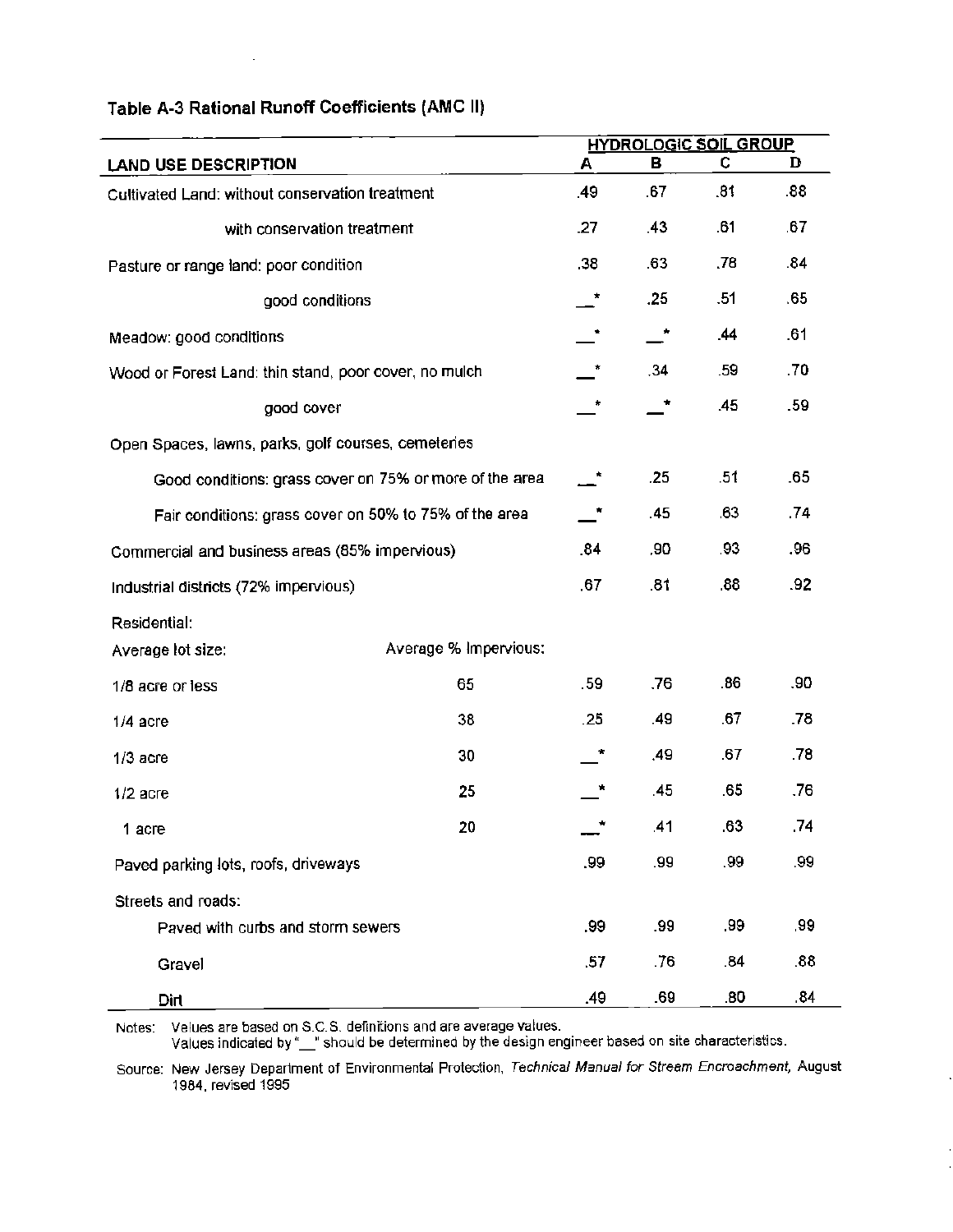#### **Table A-4. Roughness Coefficients (Manning's "n") For Overland Flow**  Source: U.S. Anny Corps of Engineers, HEC-1 Users Manual

| <b>Surface Description</b>                                  | n             |
|-------------------------------------------------------------|---------------|
| Dense Growth                                                | $0.4 - 0.5$   |
| Pasture                                                     | $0.3 - 0.4$   |
| Lawns                                                       | $0.2 - 0.3$   |
| <b>Bluegrass Sod</b>                                        | $0.2 - 0.5$   |
| <b>Short Grass Prairie</b>                                  | $0.1 - 0.2$   |
| Sparse Vegetation                                           | $0.05 - 0.13$ |
| Bare Clay-Loam Soil (eroded)                                | $0.01 - 0.03$ |
| Concrete/Asphalt - very shallow depths (less than 1/4 inch) | $0.10 - 0.15$ |
| - small depths (1/4 inch to several inches)                 | $0.05 - 0.10$ |

# **Roughness Coefficients (Manning's "n") For Channel Flow**

| <b>Reach Description</b>                                      | n                              |
|---------------------------------------------------------------|--------------------------------|
|                                                               |                                |
| Natural stream, clean, straight, no rifts or pools            | 0.03                           |
| Natural stream, clean, winding, some pools or shoals          | 0.04                           |
| Natural stream, winding, pools, shoals, stony with some weeds | 0.05                           |
| Natural stream, sluggish deep pools and weeds                 | 0.07                           |
| Natural stream or swale, very weedy or with timber underbrush | 0.10                           |
| Concrete pipe, culvert or channel                             | 0.012                          |
| Corrugated metal pipe                                         | $0.012 - 0.027$ <sup>(1)</sup> |
| High Density Polyethylene (HDPE) Pipe                         |                                |
| Corrugated                                                    | $0.021 - 0.029$ <sup>(2)</sup> |
| Smooth Lined                                                  | $0.012 - 0.020^{(2)}$          |

<sup>())</sup> Depending upon type, coating, and diameter<br><sup>(2)</sup> Values recommended by the American Concrete Pipe Association, check manufacturer's recommended value.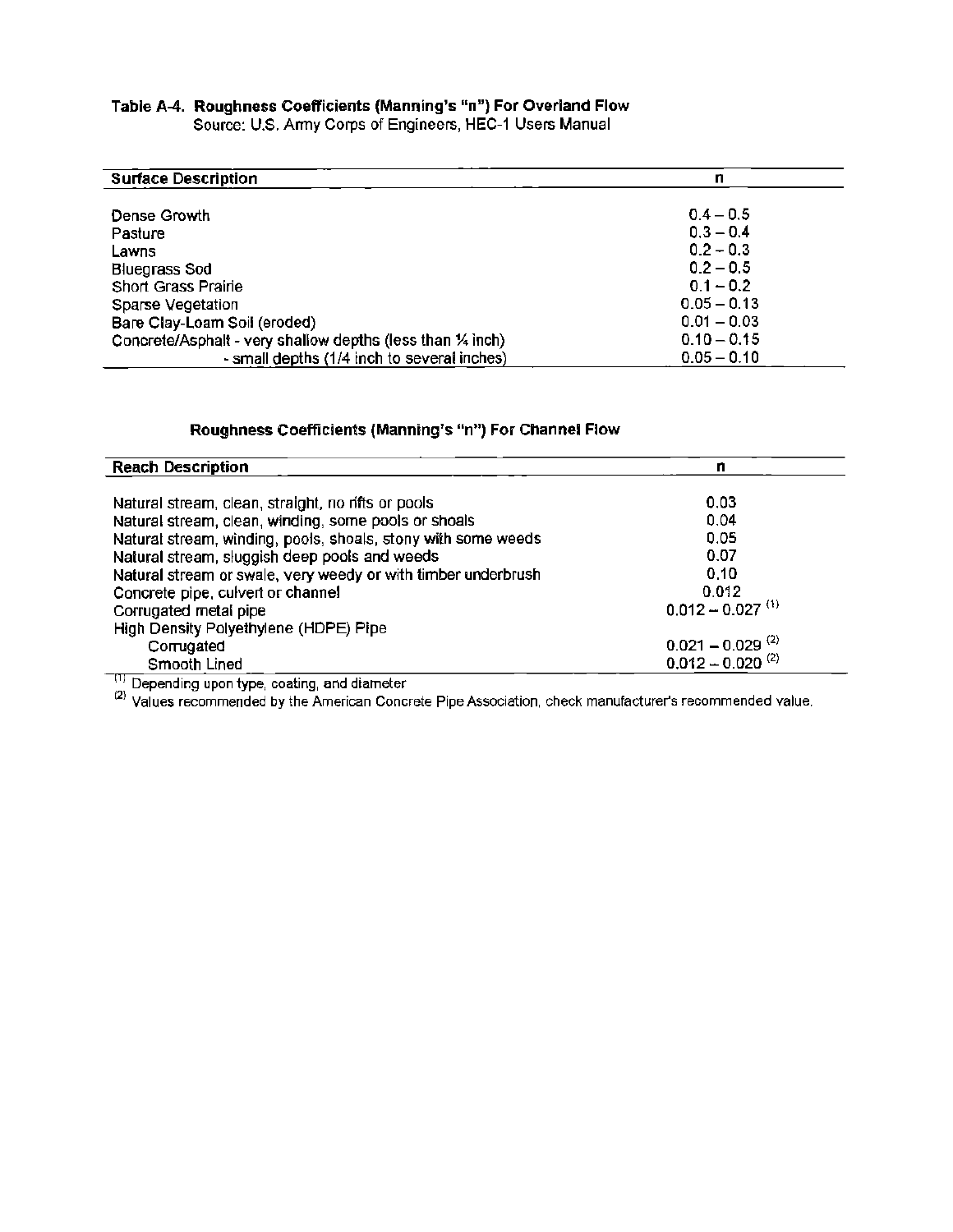| <b>PennDOT Rainfall Regions</b> | <b>Inches</b> |
|---------------------------------|---------------|
|                                 | 1.13          |
|                                 | 1.48          |
| 3                               | 1.60          |
|                                 | 1.95          |
| ь                               | 2.04          |

# Table A-5. 24-Hour Storm Values Representing 90% of Annual Rainfall

Source: Field Manual Pennsylvania Departmant of Transportation, May 1986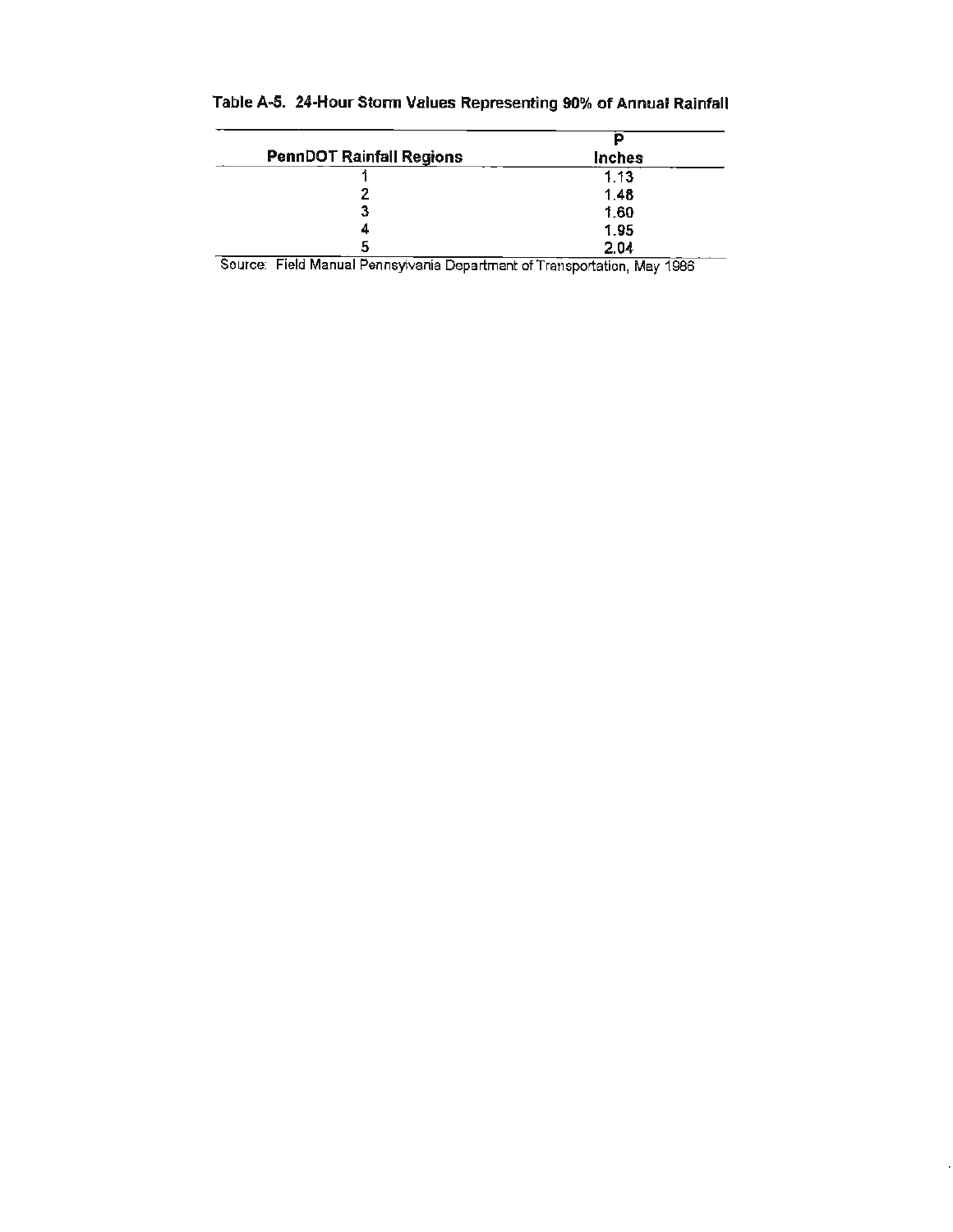The developer may, subject to approval of the Municipal Engineer, use the stormwater credits. described in the following table, in computing proposed conditions hydrograph:

| <b>Stormwater Measure</b>                             | Description                                                                                                                                                                                                                                                                                  |
|-------------------------------------------------------|----------------------------------------------------------------------------------------------------------------------------------------------------------------------------------------------------------------------------------------------------------------------------------------------|
| Natural Area Conservation                             | Conservation of natural areas such as forest,<br>wetlands, or other sensitive areas in a protected<br>thereby retaining<br>their<br>easement<br>existing<br>hydrologic<br>quality<br>and<br>water<br>conditions<br>characteristics.                                                          |
| Disconnection of Rooftop<br><b>Runoff</b>             | Rooftop runoff is disconnected and then directed<br>over a pervious area where it may either infiltrate<br>into the soil or filter over it. This is typically<br>obtained by grading the site to promote overland<br>flow or by providing bioretention on single family<br>residential lots. |
| Disconnection of<br>Non-Rooftop Runoff                | Disconnect surface impervious cover by directing<br>it to pervious areas where it is either infiltrated or<br>filtered through the soil.                                                                                                                                                     |
| <b>Stream Buffers</b>                                 | Stream buffer effectively treats stormwater runoff.<br>Effective treatment constitutes capturing runoff<br>from pervious and impervious areas adjacent to<br>the buffer and treating the runoff through<br>overland flow across a grass or forested area.                                    |
| Grass Channel (Open<br>Section Roads)                 | Open grass channels are used to reduce the<br>volume of runoff and pollutants during smaller<br>storms.                                                                                                                                                                                      |
| <b>Environmentally Sensitive</b><br>Rural Development | Environmental site techniques are applied to low<br>density or rural residential development.                                                                                                                                                                                                |

**Table A-6. Nonstructural Stormwater Management Measures** 

Source: Modified from Maryland Best Management Practices Manual, 2000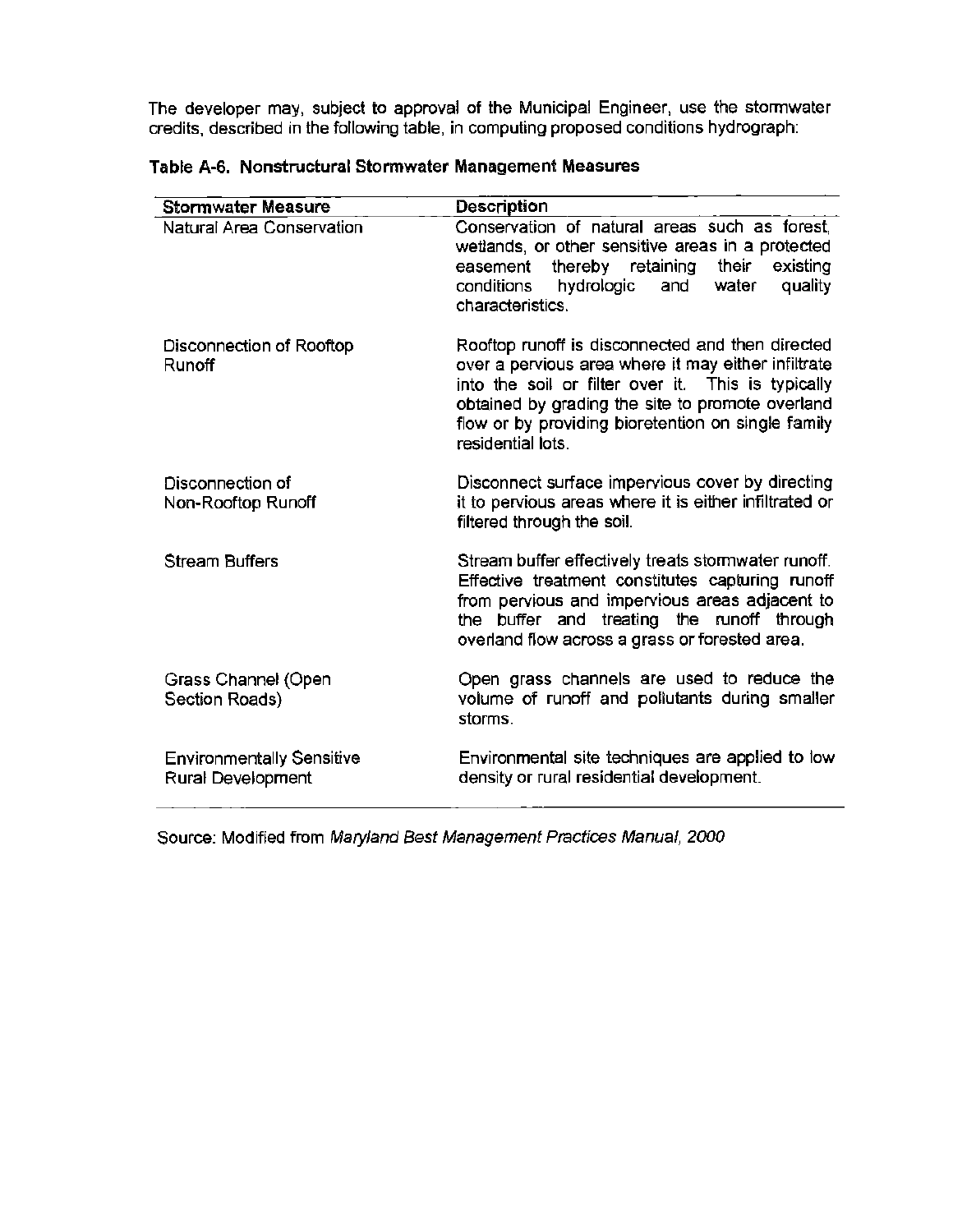$\overline{\phantom{a}}$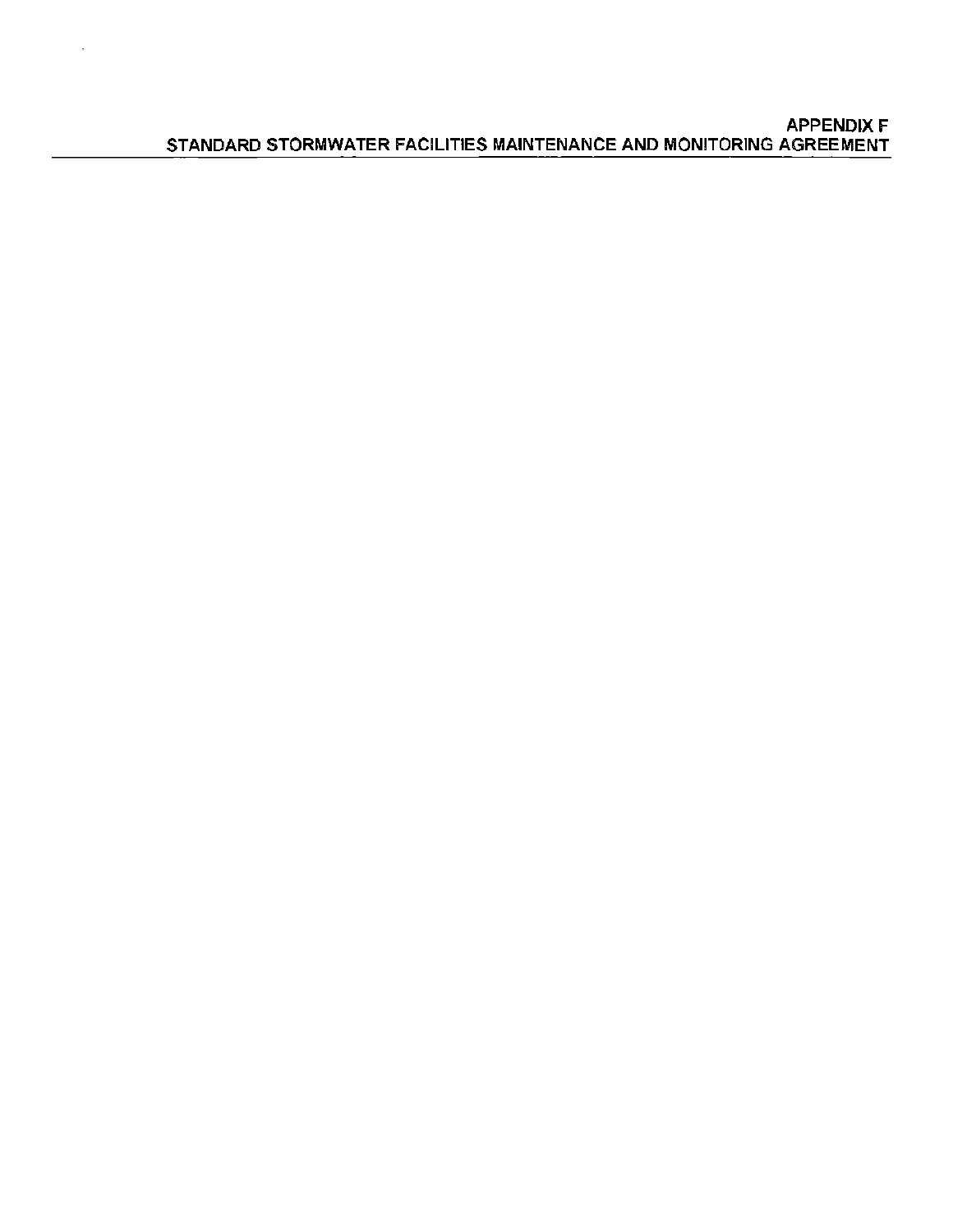# **Appendix** F

# **Standard Stonnwater Facilities Maintenance and Monitoring Agreement**

THIS AGREEMENT, made and entered into this  $\frac{1}{1}$  and  $\frac{1}{1}$  day of  $\frac{1}{1}$ ,  $\frac{1}{1}$ , 20<sub>\_,</sub> by and between \_\_\_\_\_\_\_\_\_\_\_\_\_\_\_\_\_\_\_\_\_\_\_\_\_\_\_\_\_\_\_\_ (hereinafter the "Landowner"), and Hilltown Township, Bucks County; Pennsylvania (hereinafter Township);

## **Witnesseth**

WHEREAS, the Landowner is the owner of certain real property as recorded by deed in the land records of Bucks County, Pennsylvania, Deed Book \_\_\_\_\_\_\_\_\_\_ at Page \_\_\_\_\_\_\_\_, (hereinafter "Property").

WHEREAS, the Landowner is proceeding to build and develop the Property; and

WHEREAS, the Stormwater Management Plan (hereinafter "Plan") for which is expressly made a part hereof, as approved or to be approved by the Township, provides for detention or retention of stormwater within the confines of the Property; and

WHEREAS, the Township and Landowner, his successors and assigns agree that the health, safety, and welfare of the residents of the Township require that onsite stormwater management facilities be constructed and maintained on the Property; and

WHEREAS, the Township requires, though the implementation of the Hilltown Township Stormwater Management Ordinance, that stormwater management facilities as shown on the Plan be constructed and adequately maintained by the Landowner, his successors and assigns.

NOW, THEREFORE, in consideration of the foregoing premises, the mutual covenants contained herein; and the following terms and conditions, the parties hereto agree as follows:

- 1. The onsite stormwater management facilities shall be constructed by the Landowner, his successors and assigns, in accordance with the terms, conditions, and specifications identified in the Plan.
- 2. The Landowner, his successors and assigns, shall maintain the stormwater management facilities in good working condition, acceptable to the Township so that they are performing their design functions.
- 3. The Landowner, his successors and assigns, hereby grants permission to the Township, his authorized agents and employees, upon presentation of proper identification, to enter upon the Property at reasonable times, such as following as storm of the intensity for which the facility was designed to control, and to inspect the stormwater management facilities whenever the Township deems necessary. The purpose of the inspection is to ensure safe and proper functioning of the facilities. The inspection shall cover the entire facilities, berms, outlet structures, pond areas, access roads, etc. When inspections are conducted, the Township shall give the Landowner, his successors and assigns, copies of any inspection report which may have been prepared, with findings and evaluations. Maintenance inspections shall be performed at the discretion of the Township.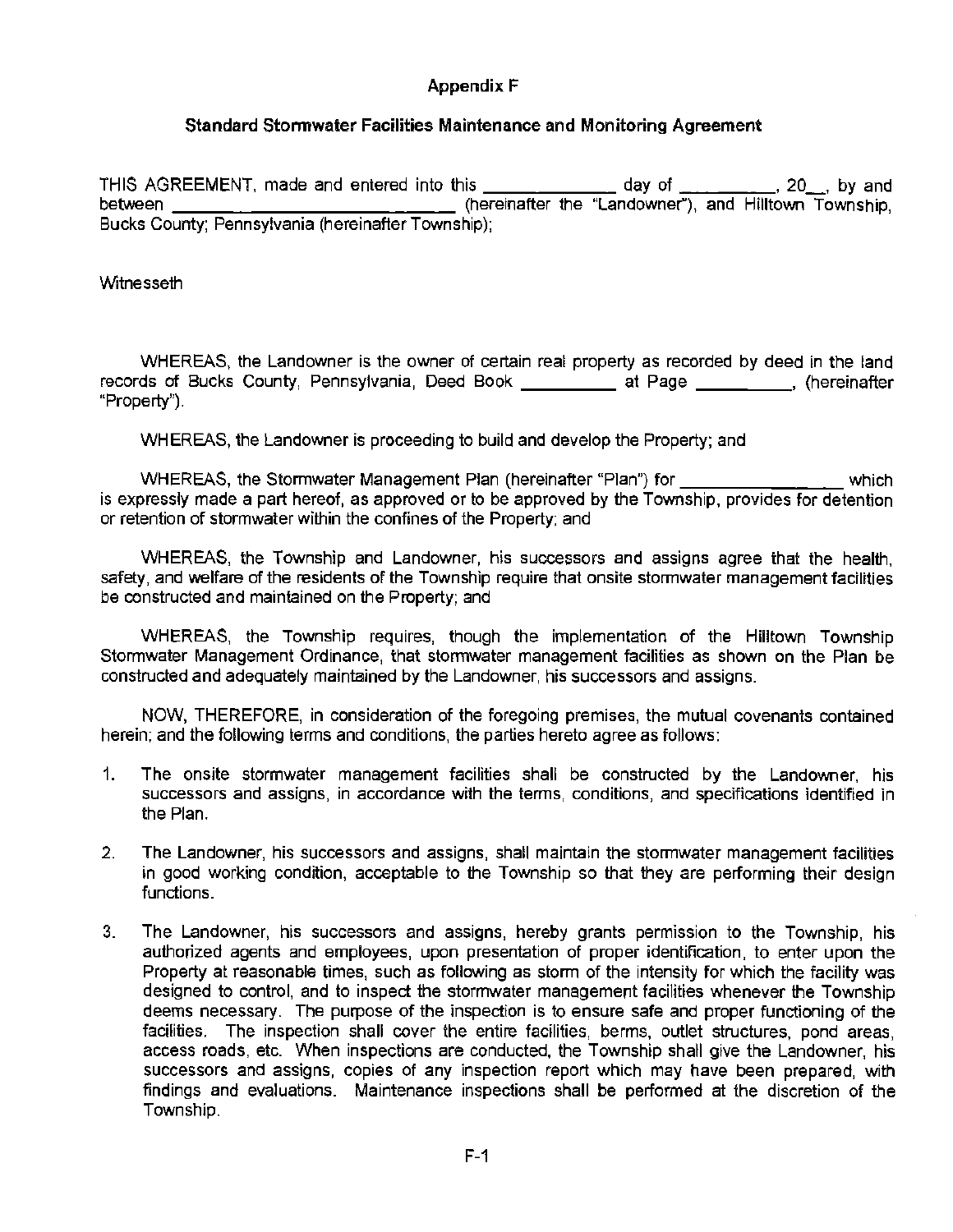- 4. All reasonable costs for said inspections shall be born by the Landowner and payable to the Township.
- 5. The owner shall convey to the Township easements and/or rights-of-way to ensure access for periodic inspections by the Township and maintenance, if required.
- 6. In the event the Landowner, his successors and assigns, fails to maintain the stormwater management facilities in good working condition acceptable to the Township, the Township may enter upon the property and take such necessary and prudent action to maintain said stormwater management facilities and to charge the costs of the maintenance and/or repairs to the Landowner, his successors and assigns. This provision shall not be construed as to allow the Township to erect any structure of a permanent nature on the land of the Landowner, outside of any easement belonging to the Township. It is expressly understood and agreed that the Township is under no obligation to maintain or repair said facilities, and in no event shall this Agreement be construed to impose any such obligation on the Township.
- 7. The Landowner, his successors and assigns, will perform maintenance in accordance with the maintenance schedule for the stormwater management facilities including sediment removal as outlined on the approved schedule and/or drainage plan.
- 8. In the event the Township, pursuant to this Agreement, performs work of any nature, or expends any funds in performance of said work for labor, use of equipment, supplies, materials, and the like on account of the Landowner's or his successors' and assigns' failure to perform such work, the Landowner, his successors and assigns, shall reimburse the Township upon demand, within thirty days of receipt of invoice thereof, for all costs incurred by the Township hereunder. If not paid within said thirty~day period, the Township may enter a lien against the property in the amount of such costs, or may proceed to recover his costs through proceedings in equity or at law as authorized under provisions of the Second Class Township Code.
- 9. The Landowner, his successors and assigns, shall indemnify the Township and its agents and employees against any and all damage, accidents, casualties, occurrences or claims that might arise or be asserted against the Township for the construction, presence, existence or maintenance of the stormwater management facilities by the Landowner and his successors and assigns.
- 10. In the event a claim is asserted against the Township, its agents or employees, the Township shall promptly notify the Landowner and his successors and assigns, and they shall defend, at their own expense, any suit based on such claim. If any judgment or claims against the Township, his agents or employees shalt be allowed, the Landowner and his successors and assigns shall pay all costs and expenses in connection therewith.
- 11. In the event of an emergency or the occurrence of special or unusual circumstances or situations, the Township may enter the property, if the Landowner is not immediately available, without notification or identification, to inspect and perform necessary maintenance and repairs, if needed when the health, safety or welfare of the citizens is at jeopardy. However, the Township shall notify the landowner of any inspection, maintenance or repair undertaken within five days of the activity. The Landowner shall reimburse the Township for its costs.

This Agreement shall be recorded among the land records of Bucks County, Pennsylvania and shall constitute a covenant running with the Property and/or equitable servitude, and shall be binding on the Landowner, his administrators, executors, assigns, heirs, and any other successors in interests, in perpetuity.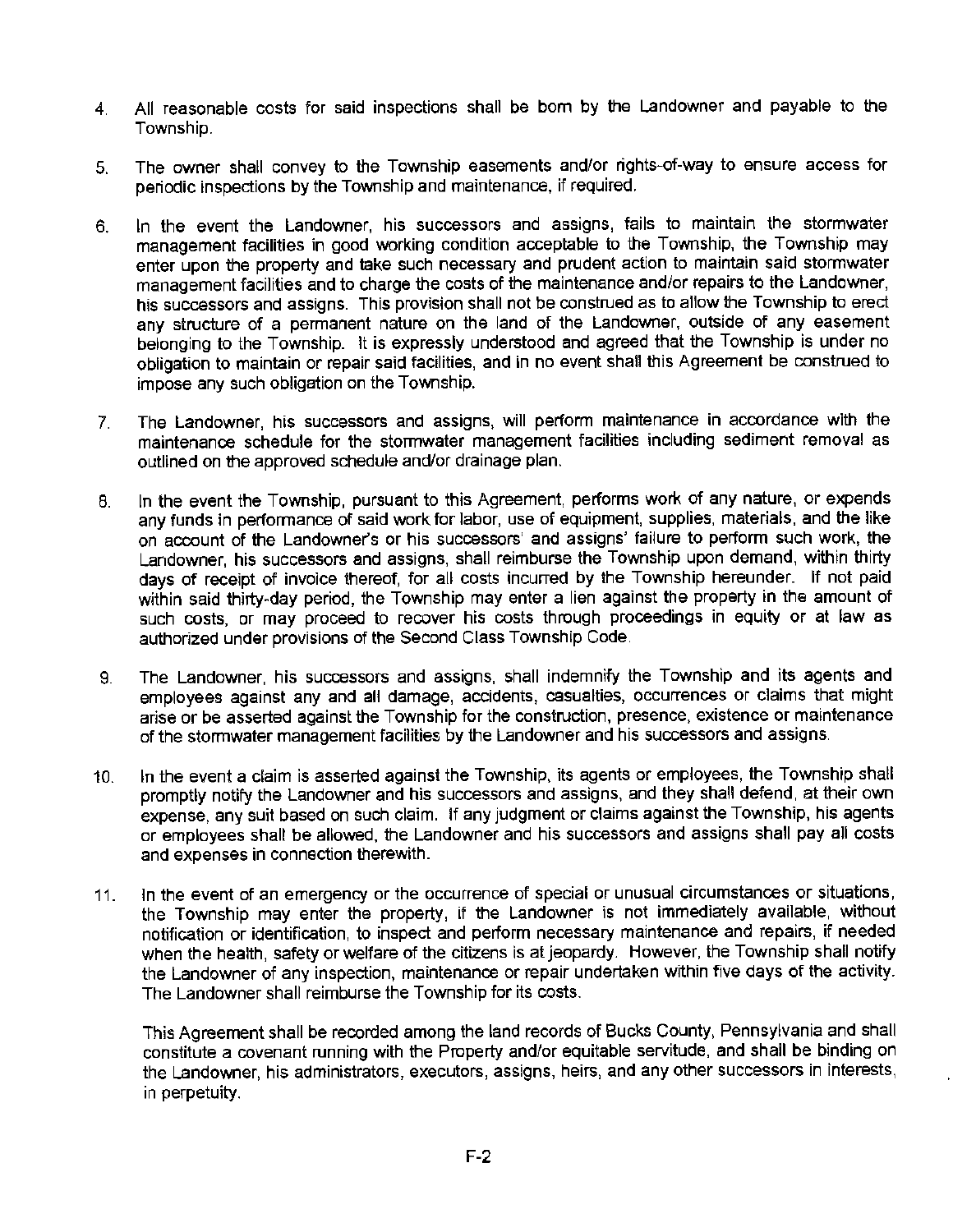ATTEST:

WITNESS the following signatures and seals:

(SEAL)

(SEAL)

For the Township:

For the Landowner:

ATTEST: